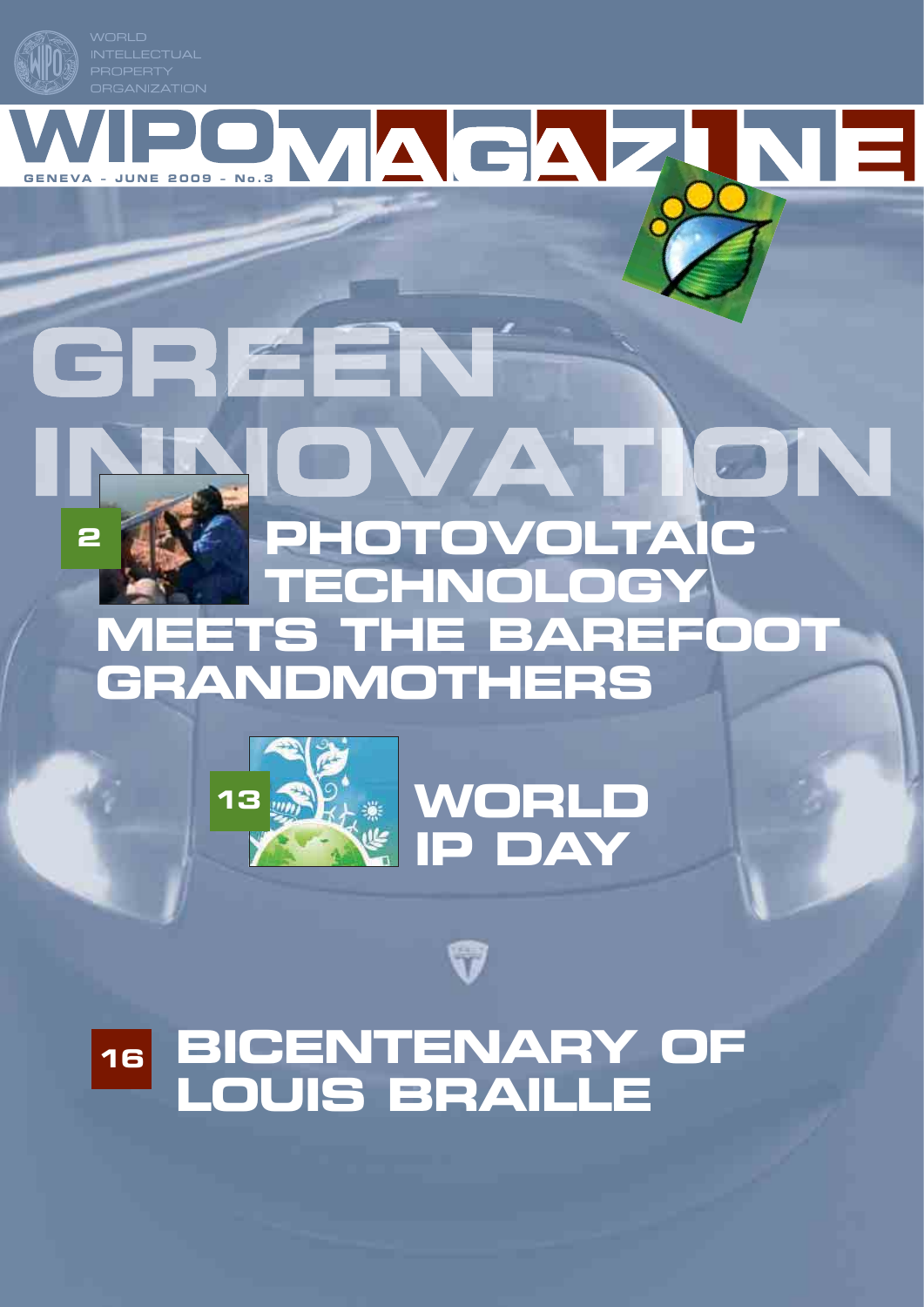## **WIPO Conference on Intellectual Property and Public Policy Issues**

## (title changed)

International Conference Centre Geneva (CICG), Switzerland July 13-14, 2009

#### Deadline for registration: June 30, 2009

The Conference will address issues relating to the interface of intellectual property with other areas of public policy, notably health, the environment, climate change and food security, and will serve as a global forum to discuss issues and solutions to some of the major challenges in relation to intellectual property that the world faces today. This event is open to the general public.

(For more information see www.wipo.int/meetings/en/2009/ip\_gc\_ge/)

## **Climate Change on the United Nations Agenda: World Environment Day**

June 5

The United Nations established World Environment Day in 1972, the same year the UN Environment Programme was created. The theme for 2009 is Climate Change and the broader consequences of environmental change, and what society can do in response. (For more information see www.unep.org)

## **World Climate Change Conference – 3**

Geneva, August 31 to September 4

"Climate prediction and information for decision-making" is the theme of the World Meteorological Organization's World Climate Change Conference. It will discuss the application of climate prediction and information to societal problems enabling adaptation to climate variability and change in various sectors. (For more information see www.wmo.int/wcc3/index\_en.html.)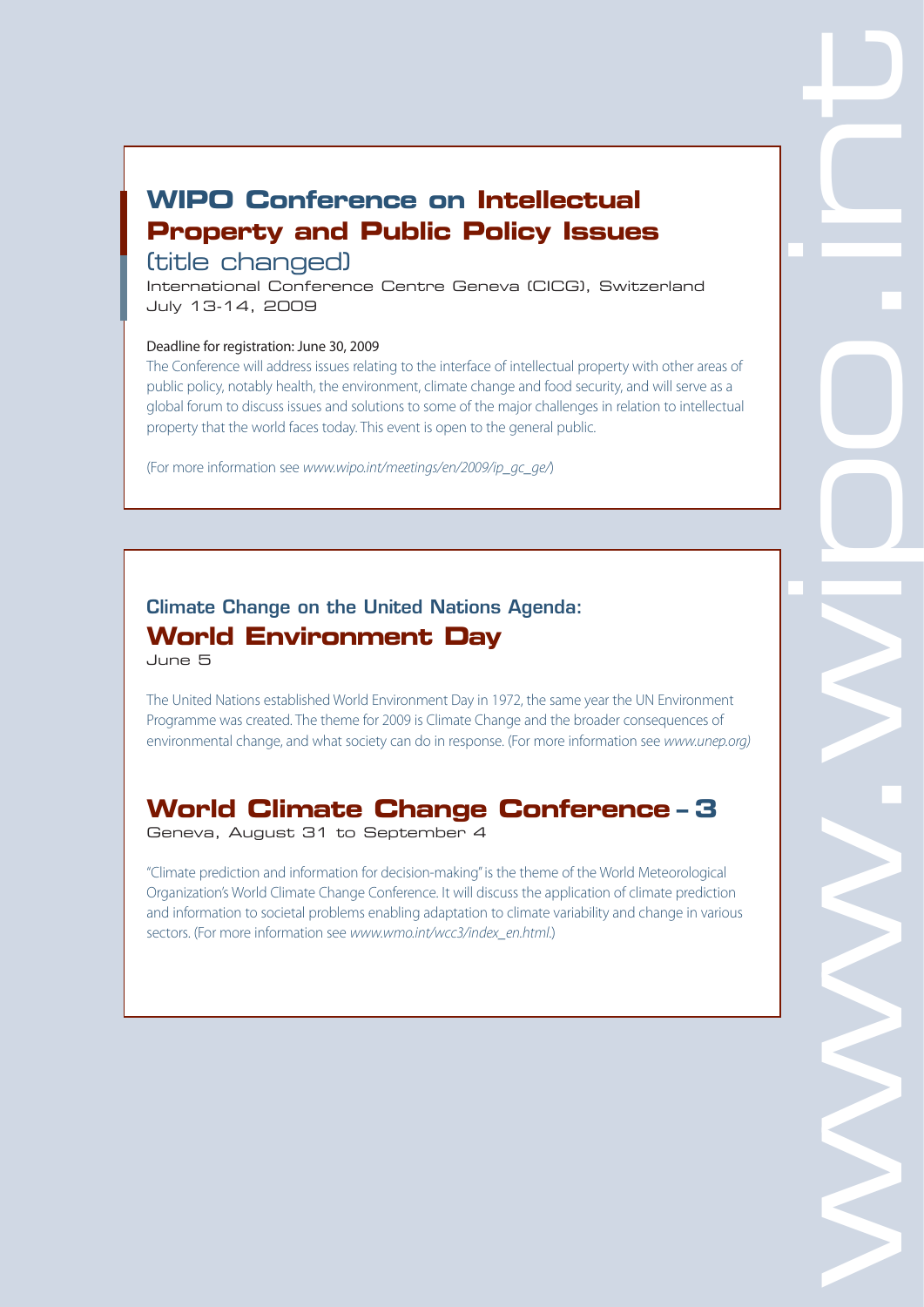## CONTENTS



**Editor:** Sylvie Castonguay Graphic Designer: Sheyda Navab

#### Cover image

sedan prototype will go into production in 2011.

Tesla Motors - The Model S electric WIPO, Global IP Information Service, p. 2 Acknowledgements Hattie Carwell, Museum of African American Cathy Jewell (Media Relations Section), Technology (MAAT) Village, formerly of the U.S. Department of Energy and Alex Riechel, Bunker Roy, Founder, Barefoot College, p. 5 Ignacio Decastro, WIPO, Arbitration and Mediation Center, p. 20

WIPO Contributors p. 8 and 15 (box) Geidy Lung (Copyright Law Division), p. 16 Sarah Theurich (Arbitration and Mediation Center), p. 20

WIPO MAGAZINE ISSUE 2009/3 © World Intellectual Property Organization

Marcus Höpperger (Law and International Classifications Division), p. 23 Brigitte Vezina (Global IP Issues Division), p. 25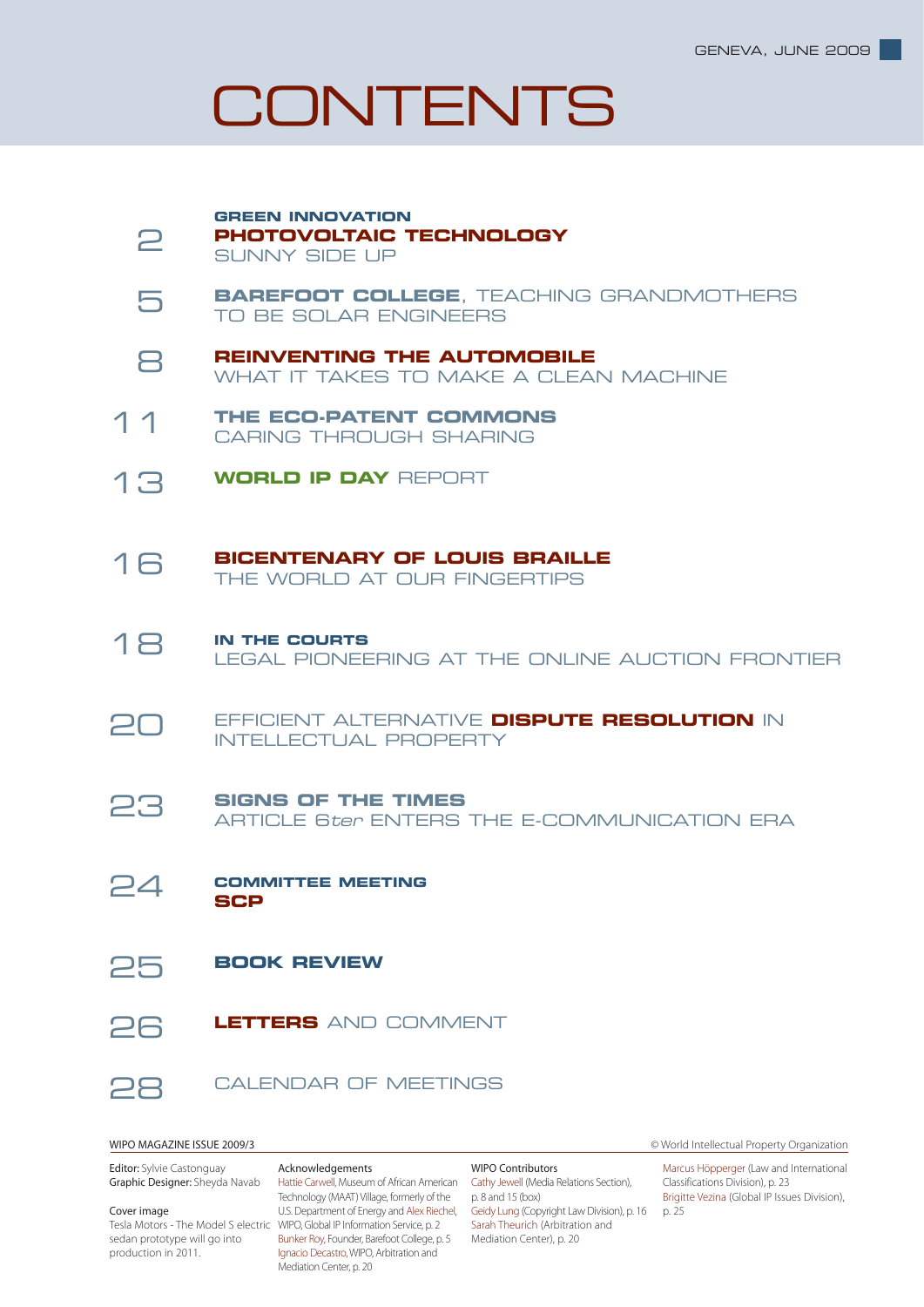**GREEN INNOVATION**

GREEN INNOVATION

# **PHOTOVOLTAIC TECHNOLOGY** SUNNY SIDE I I

*The solar photovoltaic (PV) market – the green energy source par excellence – is booming. Production has doubled every two years since 2002, making it the fastest-growing energy sector. Buoyed by government incentives, the industry is thriving and research is opening new avenues and bringing costs down. The number of solar energy-related patent applications filed under the Patent Cooperation Treaty (PCT) tripled from 2004 to 2008, rising from 460 to 1,411.*

The photovoltaic effect – a phenomenon allowing light-to-electricity conversion – was first described by the French physicist Edmond Becquerel in 1839. Albert Einstein was awarded a Nobel Prize for his theoretical work on the subject, published in 1904. Intensive research, spurred by the race to space from 1950 to 1969, led a number of companies to develop and bring solar cells, or PV cells, to the marketplace as of 1955. Vanguard I, the first solar-powered satellite, launched in 1958 and ran for eight years. Others followed. Solar power continues to be used



**Vanguard I**

as an auxiliary energy source on spacecrafts and to power orbiting satellites.

When it came to earthbound applications, the technology was slower to take off. The return on investment in the PV

market did not justify the expense: grid electricity from virtually any other source – coal, hydro or nuclear – was, and still is, much less expensive. But over the last decade climate change issues have modified our perspective. The environmental problems associated with carbon dioxide  $(CO<sub>2</sub>)$  buildup have sounded an alarm: there is now a pressing need for new, non-polluting technologies as well as revived interest in older technologies that were passed over when cost and mass production were the primary considerations. And so, photovoltaic technology has risen from the dust of patent information stored and all but forgotten years ago.

#### PV market

The "Global Photovoltaic Market Analysis and Forecasts to 2020" highlights that worldwide PV capacity grew from 1.3 gigawatts (GW) in 2001 to 15.2GW in 2008. If investments and efficiency gains continue to grow at their current rate, a joint EPIA\* and Greenpeace study forecasts that by 2030, PV systems will provide 2,600 terawatt hours (TWh) of electricity or some 14 percent of the electricity needs of the world's population.

Germany, Japan and the U.S. seem to be leading the market in PV installations, but the figures differ from one report to the next. Spain, having completed the installation of several large PV power plants, with a total generating capacity of 226.3 megawatts (MW) in 2008, laid claim to the number one position in January. But with individual installations and PV power plants mushrooming, the PV landscape is evolving at such a pace that the position of leader is a constantly shifting one. Most of the increase is due to financial incentives, which often come in the form of investment subsidies that refund part of the installation costs or in the form of feed-in tariffs where local electric utility companies buy PV electricity from producers.

The PV market is not out of the grasp of the developing world. Research is bringing prices down and developing countries are benefiting. Solar power offers an excellent solution in remote areas too expensive or impossible to connect to the grid (see Barefoot College, Teaching Grandmothers to be Solar Engineers, page 5). In these areas, an important market has developed for solar powercharged batteries.

\* European Photovoltaic Industry Association

## **From the Sun**

In one hour, the sun provides more than enough energy to supply the earth's energy needs for one year. In one day, it provides more energy than the world's population could consume in 27 years.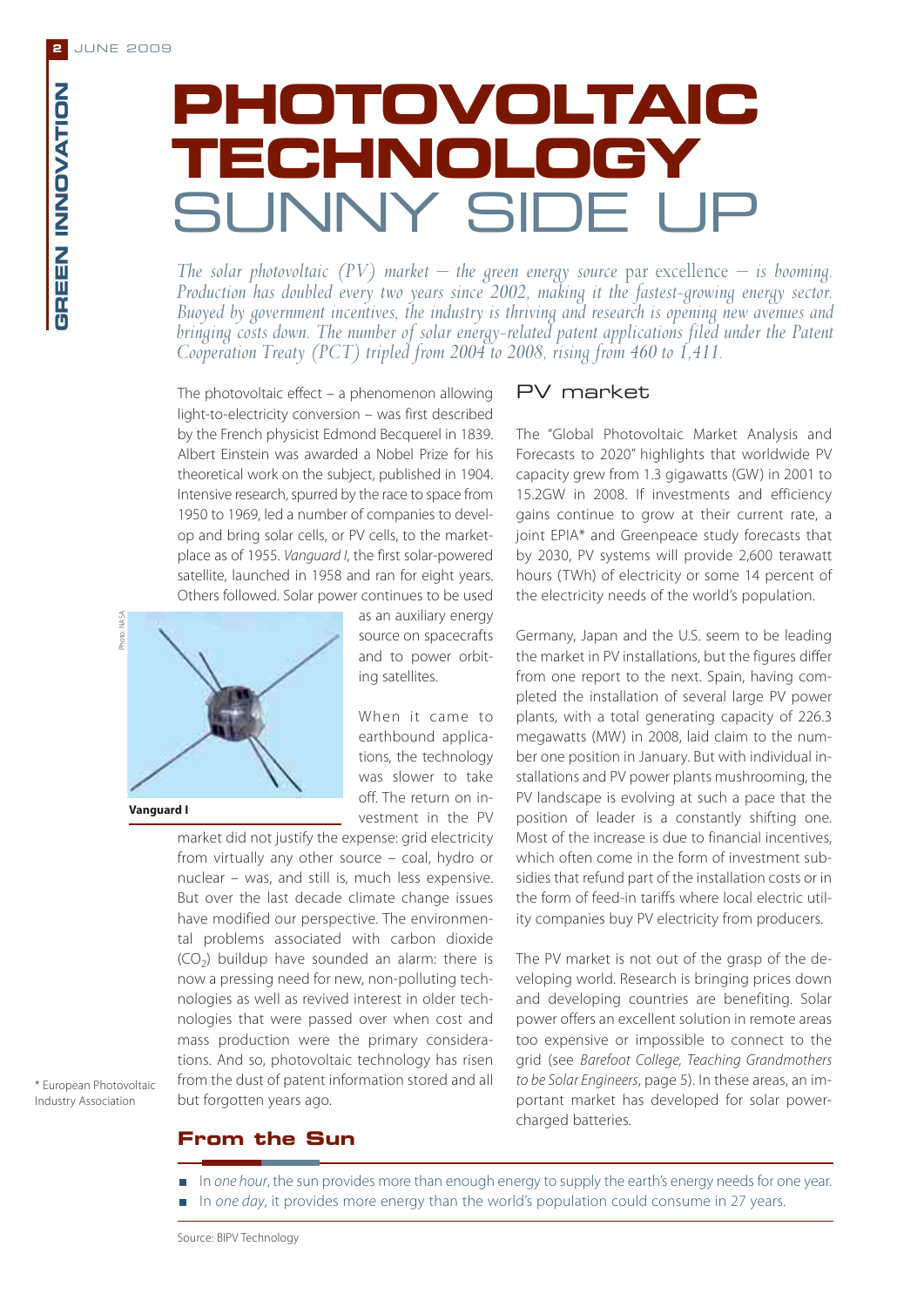### **Photovoltaics – the drawbacks**

One big disadvantage of photovoltaics is the land area required for a solar power plant. California's planned 550MW solar installation will cover a surface area of some 25 km<sup>2</sup>. Not many countries have such quantities of barren, unused land to set aside for power plants.

Installation can also be relatively expensive, so it might take some time – up to 20 years – to recoup its cost.

It may seem obvious, but solar panels do not produce electricity on overcast days or at night, so user must either stay hooked-up to the regular grid electricity or install a storage system.

#### Scarcity threatens the market

Standard PV modules are made from mono and polycrystalline silicon. Some 50 percent of the price of a module is due to the cost of processed silicon wafers. The solar panel industry benefited from a major breakthrough when Emanuel Sachs invented string ribbon crystal growth in 1980 (U.S. patent 4661200). The process enabled the production of continuous thin strips of multi-crys-

talline wafers, eliminating the waste and heavy expense previously incurred sawing through blocks of silicon. The reduction in manufacturing cost made wider adoption of the solar technology more feasible.

But crystalline silicon has major drawbacks: its production is energy-intensive and leaves the PV industry dependent on silicon – an expensive and scarce material for which PV manufacturers must compete with the micro-electronic industry. There are only 12 factories producing PVgrade polycrystalline silicon Improvements in efficiency are a high priority for the industry.

on the market average between 12 to 18 percent.

### Efficiency gains on the horizon

Previous advances in conversion efficiency relied on concentrating sun rays, in the same way that a magnifying glass concentrates sunlight to ignite a fire. The results were heavy, unwieldy devices with



**A photovoltaic tree in Gleisdorf, Germany.**

in the world and when both the micro-processor and PV markets boom, silicon prices skyrocket. In 2004, for example, the cost of silicon significantly increased because demand was high in the electronics industry. So while silicon research continues, the threat that shortages might pose to the PV industry has stimulated a search for alternative materials.

Solid-state physics has demonstrated that silicon is not the ideal material for light-to-electricity conversion. In applications for outer space, where technology is most advanced and the very purest, high performance silicon is available, efficiency hovers around 30 percent. But most PV modules lenses up to 30 centimeters thick. Using innovative thin-film technology, researchers are breaking efficiency records while building ever less cumbersome solar cells. Their goal is to define the ideal architecture for the solar cell – keeping in mind the objectives of lowering costs, minimizing size and facilitating mass production.

In 2007, 21 months into a project aimed at developing the technology basis for a new highly efficient crystalline silicon solar cell, a research consortium led by the University of Delaware

achieved a record 42.8 percent conversion efficiency. Their unique solar cell architecture integrates the optical design with that of the solar cell, resulting in a small, portable device that can easily fit on a laptop computer (for more information see PCT WO2008/091290). The consortium aims to break the 50 percentile marker by 2010.

#### Promising new materials technologies

In addition to new developments in the use of silicon for manufacturing solar cells, design breakthroughs have been achieved involving non- $\sum$ 

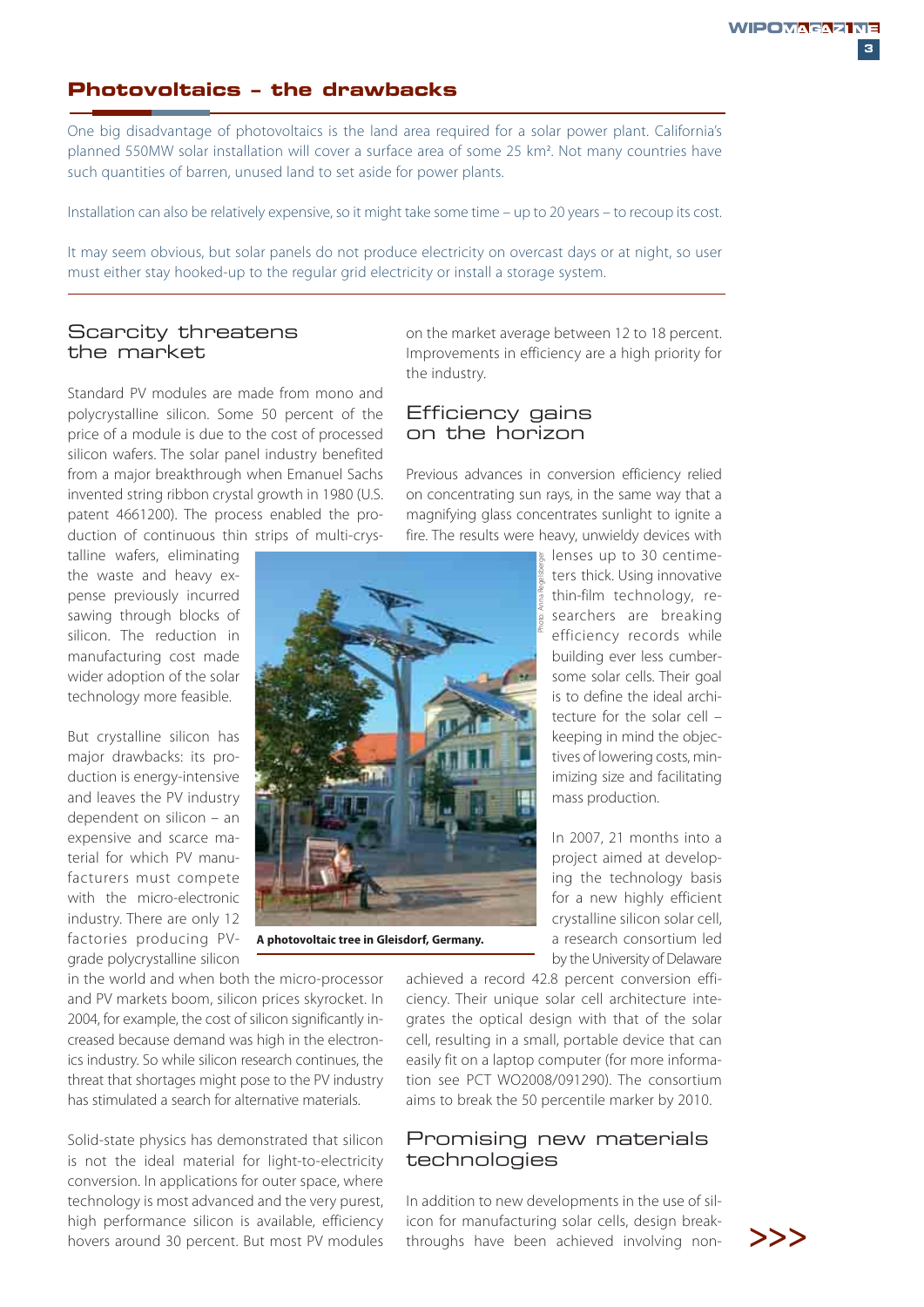**GREEN INNOVATION**

GREEN INNOVATION

silicon materials including alternative semiconductors and organic chemical compounds. Using materials other than silicon can lead to cost reductions because the production process is simpler and less expensive, and does not compete for the use of silicon. However, further research into the use of these advanced materials is needed to obtain and surpass the efficiencies of silicon-based solar cells. That research is evolving quickly as shown by the examples below.

The ThinPV research consortium, in which the Swiss Federal Institute of Technology in Lausanne (Ecole polytechnique fédérale de Lausanne (EPFL)) participates, aims to increase the efficiency of non-silicon thin-film solar cells, specifically copper indium gallium selenide (CIGS), organic and so-called dye-sensitized solar cells. At the launch of the project in 2006, conversion efficiency rates of around 11 percent were reached for CIGS thinfilm solar cells. Using CIGS and the EPFL's patented dye-sensitized PV technology, ThinPV has already achieved 15 percent efficiency in laboratory tests. But the consortium believes it can achieve much better results.

Similar to silicon-based thin-film solar cells, CIGS solar cells use nano-thin layers of semiconductor material that can be applied to a low-cost backing, such as glass, flexible metallic sheets or foils, or high-temperature polymers. Contrary to conventional PV technologies, dye-sensitized solar cells separate the task of light absorption from that of charge carrier transport. In dye-sensitized solar cells, photogenerated electrons from the light-absorbing dye are passed on to thin layers of semiconductor materials that transport the electrical charge. The possible applications for this technology include dye-sensitized solar cell paints that could be applied directly onto steel sheets, which are being developed by a U.K. research team. It hopes to bring them to market by 2011.

The U.S. Department of Energy's National Renewable Energy Laboratory (NREL) surpassed the ThinPV record in March 2008, reaching 19.9 percent efficiency with CIGS thin-film. This puts thin-film technology at par with crystalline silicon. The NREL claims that it is the quality of the materials applied during the manufacturing process that boosted the power output. The Laboratory sees a bright future for CIGS cells; they can be used both in space applications and the portable electronics market because of their light weight. They are also suitable for special architectural uses, such as photovoltaic roof shingles and windows.



**Thin-film solar technology**

Though still in the early phases of research, nonsilicon thin-film technology has already made the transition from the laboratory to the market. Expectations are high in the PV industry. Thin-film materials are easy and cheap to manufacture, have low environmental impact, and are compatible with flexible materials, making their application possible in packaging and clothing and for recharging cell phones and laptops.

#### Evolution of the PV market

Several new solar technologies now co-exist on the market with mono and polycrystalline solar cells, including thin-film which has already captured 7 to 10 percent of the PV market. The Prometheus Institute for Sustainable Development forecast that non-silicon thin-film applications will take over 40 percent of the market by 2012.

At present, U.S. manufacturing is more concentrated on various thin-film technologies and Europe and Asia more on mono and polycrystalline silicon solar cells. As research progresses, efficiencies will further increase and a growing number of promising non-silicon alternatives should start being brought to market. As shown in a forthcoming WIPO study on alternative energy technologies, the number of patent applications filed for solar power inventions at major industrial property offices has nearly tripled during the past 20 years.

The financial crisis is slowing down the PV market, but there will be no stopping it. The increasing number of PCT patents registered in the solar energy-related field – for technical improvements as well as new breakthrough inventions – attests to the advances being made in the industry. Here we have only glimpsed at the potential.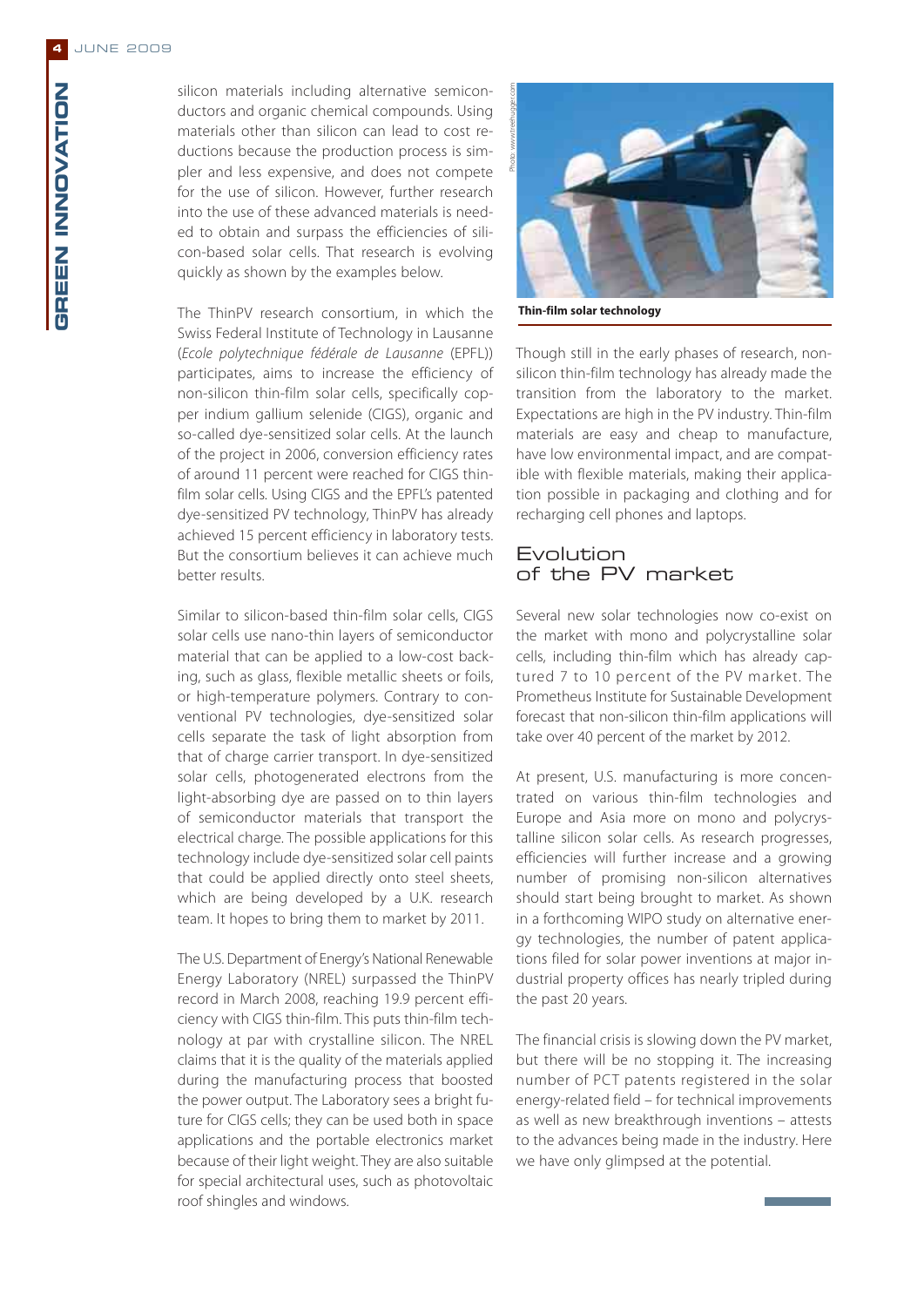## **BAREFOOT COLLEGE** TEACHING **GRANDMOTHERS TO** BE SOLAR ENGINEERS

*The first and the hardest hit by climate change are the rural poor around the world. Millions of dollars have been spent on awareness raising, training in alternative technologies and preparing vulnerable rural communities to face the challenge. One of the striking success stories is that of India's Barefoot College. Its approach has already made a difference for many.*

It may seem an incredible idea, but Barefoot College has trained hundreds of semi-literate and illiterate women – many of them grandmothers – from developing and least developed countries to be solar engineers. And they have gone back home to install solar panels and batteries, maintain and repair them and change life in their remote villages forever. More than that, they have trained others in neighboring villages to do the same. How did it all start?

There are myriads of remote villages in India that can only be reached after days travelling on hard dirt roads in rugged vehicles followed by long treks on foot. Photovoltaic (PV) systems offer the only source of electricity to populations in these remote areas. Access to electricity through simple effective solutions such as the Barefoot approach can dramatically improve the lives of villagers and contributes to development. It lowers lighting costs, enables income-generation and supports educational activities as well as reducing the fire hazards and indoor pollution generated by traditional kerosene lighting.

Barefoot College in Tilonia, India, is the brainchild of Bunker Roy. He founded the College in 1972 with the conviction that the solutions to the problems of the rural poor lie within the community, in their traditional heritage and in new technologies that simply require some adapting to their situation. The 7,430 square meters (80,000 square feet) college complex stands as a testimony to this potential – it was designed and built with locally-sourced materials by villagers using traditional knowledge passed down from one generation to the next, but its energy needs are taken care of by modern technology: solar panels.

Barefoot College started training young people and semi-literate and illiterate rural women to be solar engineers in the 1990s. The trainees came from all over India but language was not a barrier; trainees learned to identify parts by shape and color, to develop the skills required by following mimed instructions, and to execute technical tasks by example. But the College soon realized the best candidates were middle-aged women, most of *"By giving the rural poor access to practical technology, Barefoot College demystifies technology and puts it in the hands of the villagers themselves."*

**Mr. Bunker Roy, founder of Barefoot College**

## **India's Barefoot Solar Engineers**

The solar engineering program at Barefoot College started in India in the 1990s. As of December 2007, Indian Barefoot solar engineers had installed – with absolutely no aid from urban professionals – 8,700 solar units, generating 500 kilowatts (kW) per day, and manufactured 4,100 solar lanterns. As a result, 574 villages and hamlets (nearly 100,000 people) as well as 870 schools now have solar electricity (several villages have more than one school; average attendance is 25 to 30 children).

In the remote Himalayas, 270 Barefoot solar engineers (57 of them semi-literate rural women) have installed 16 solar power plants of 2.5kW each. The women also built 40 parabolic solar cookers and 71 solar water heaters as well as trained others in their communities so they could assist in the establishing of 23 rural electronic workshops.



>>>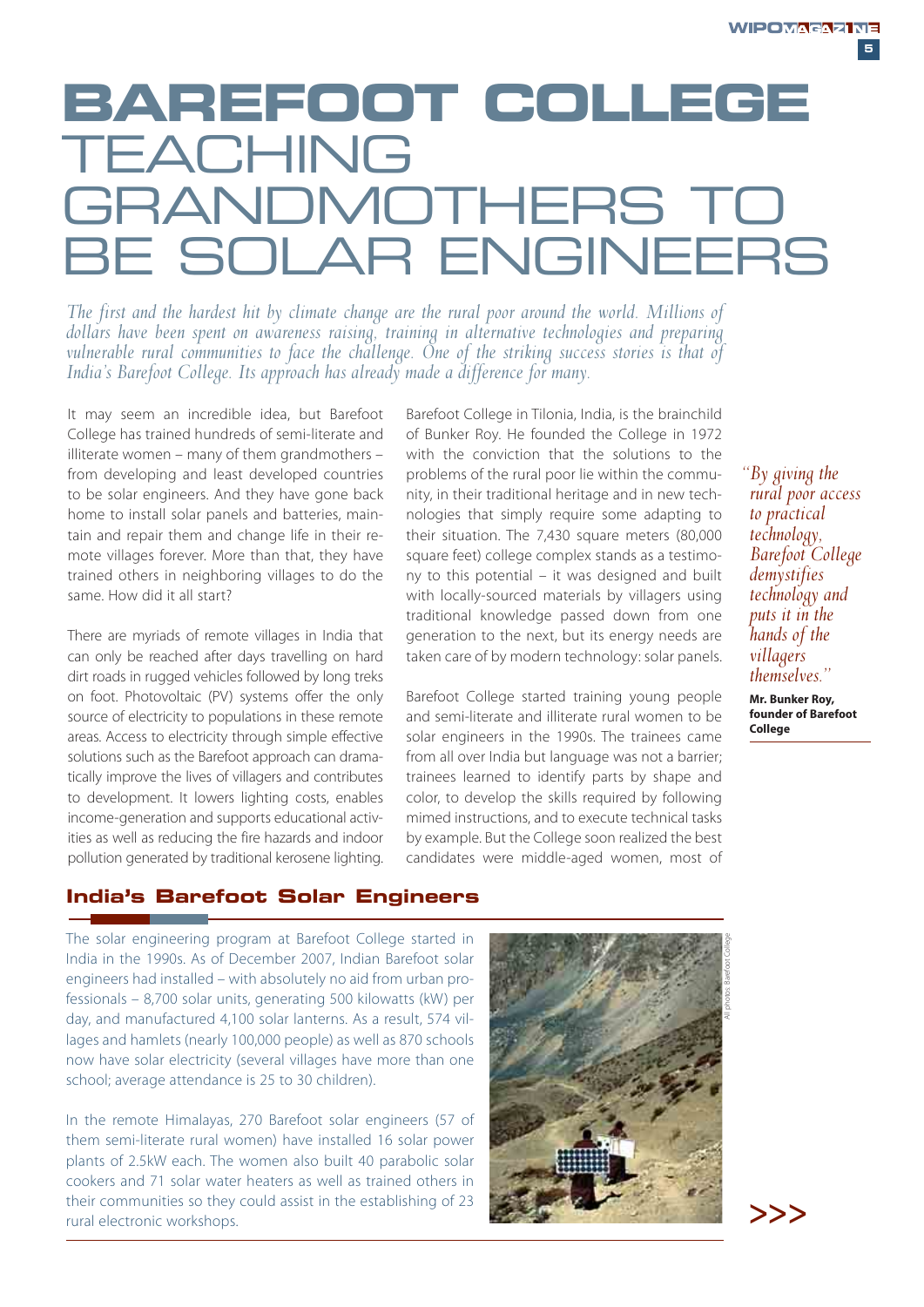whom were grandmothers. Speaking at the 3<sup>rd</sup> International Conference on Appropriate Technologies (see box) held in November in Rwanda, Mr. Roy explained, "Illiterate grandmothers are humble and easy to teach. Grandmothers have a vested interest in the village and have no desire to leave. Give a youth a piece of paper and he is off to the city to find a better job."

#### Empowering villages and women

Barefoot College believes that the village community has to be sensitized to manage, control and own the technology. Poor village communities can run solar units on their own if they are trained to make the solar equipment at the village

> level as well as repair and maintain it. Illiterate rural women have demonstrated that this is possible.

The College has many villages from which to choose, but for solar projects to work and last, the villagers



**Transport of solar panels in the village of Tindjambane, in the region of Timbuktu, Mali**

themselves must also make a commitment. The community must make the choice in a transparent and collective manner so they have a sense of ownership of the project – controlling, managing and making all the decisions from the beginning.

When the College's Village Energy and Environment Committee (VEEC) visits, everyone gathers together to learn the advantages of electricity and the possibility for the village to be solar powered. The villagers are informed that the service will not be free: they must decide how much they can contribute monetarily each month for maintenance and repair – an amount that is usually based on what they currently spend on kerosene. They must also choose two villagers to send to Tilonia for six months of training. The VEEC gives the villagers some time to think it over. According to Mr. Roy, the villagers often think the VEEC representatives are a bunch of crazy people from the city who will disappear after the decision is made, never to be seen or heard of again. Obtaining electricity, they surmise, just cannot be so easy and affordable.

Once the villagers have signed on to the project, deciding how much they are prepared to pay per month, the VEEC guides them to selecting the women for solar engineer training in Tilonia: two

women in their mid to late 40s. The reaction of the villagers and selected women is generally one of stunned surprise, but the Committee insists and, after much persuasive argument, gets its way.

During their six months of training, the women are taught by other semi-literate and illiterate women:

- to handle sophisticated charge controllers and inverters,
- $\Box$  to install solar panels and link them to batteries,
- to build solar lanterns and
- to establish a local electronic workshop where  $\overline{\phantom{a}}$ they can carry out all major and minor repairs to the solar power system themselves.

The solar projects empower the villages but especially the women. As one Barefoot engineer whose husband and in-laws did not want her to go for training explained, "My husband will never say it, but I know he's proud of me. Now he asks me to maintain his accounts for him." Another said, "I now look back at my childhood when I always dreamed of doing something big for my society. My mother used to laugh at me. Today my family, my neighbors, and even the village elders respect me and value my contribution. It feels wonderful."

#### Exporting Barefoot College

In view of the success of the Barefoot approach in India, especially in the remote Himalayas, the College decided to go global and replicate the program in developing and least developed countries. Ethiopia and Afghanistan were the first to benefit.

In 2004, Ethiopia's first solar installation was completed by a woman in the village of Tukul. The United Nations Development Programme (UNDP) and the Government of Ethiopia then joined the project. By 2006, a total of 36 semi-literate and illiterate villagers had been trained and had completed solar installations in 19 Ethiopian villages, building 250 solar lanterns in 11 rural electronic workshops that they set up themselves. The UNDP and the Skoll Foundation funded the six-month training period in Tilonia for 34 of them.

The first 10 Barefoot engineers from Afghanistan made solar installations in five villages (150 houses) in 2005. With further funding from Norway, at the end of 2008, 21 more Afghan women had been trained and100 villages solar powered.

With support from Fondation Ensemble (Together Foundation) and the Dutch organization Het Groene

**GREEN INNOVATION**

**BREEN INNOVATION**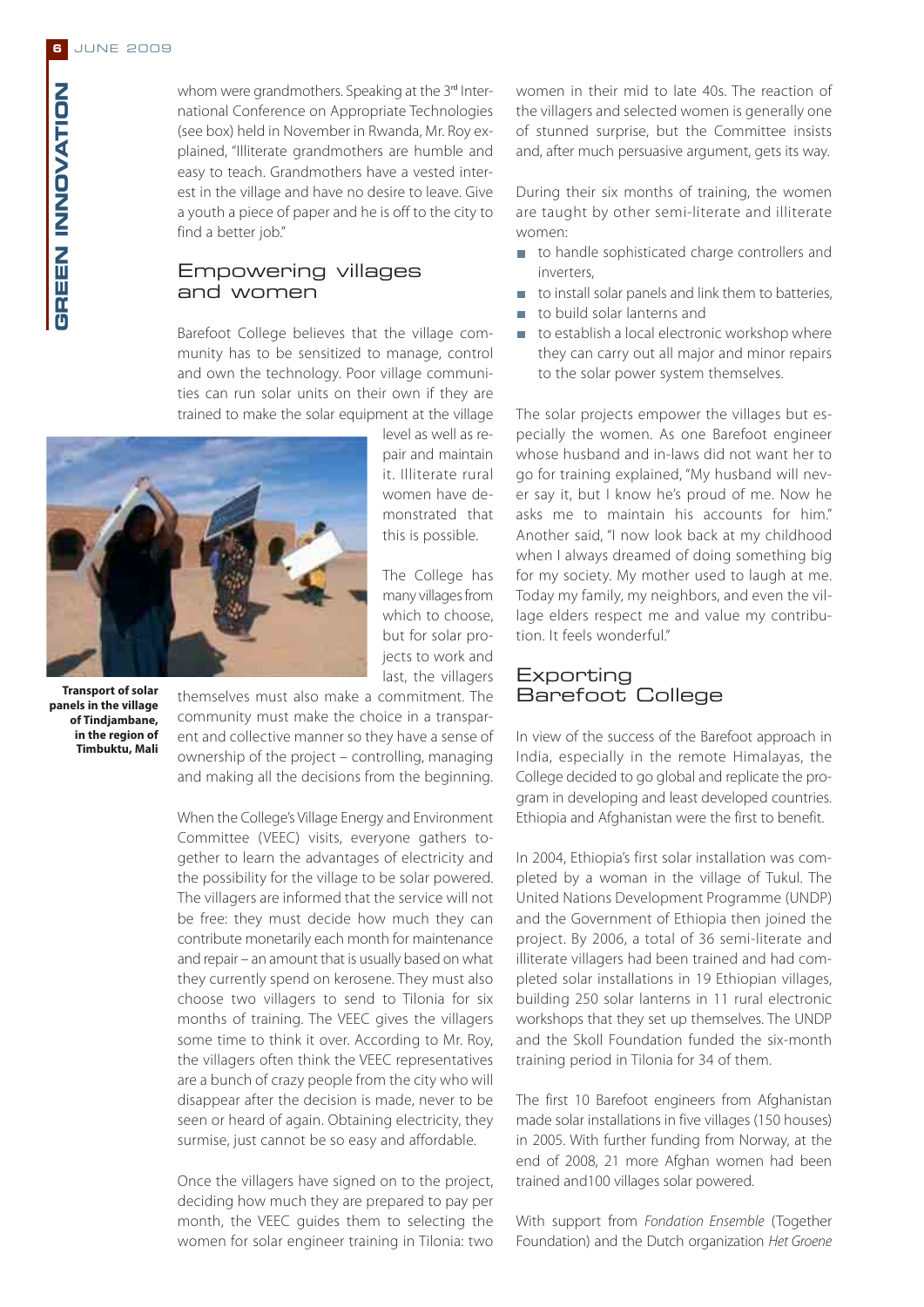## **What is Appropriate Technology?**

Appropriate technology (AT) is difficult to define and its development and implementation a source of great debate, however there is general agreement on some of the governing characteristics:

- AT should require only small amounts of capital.
- AT must emphasize, wherever possible, the use of local materials.
- **Implementation of ATs should focus on labor intensive technology solutions that individuals in communities** can participate in.
- The technological solution being developed should be understandable, controllable and maintainable without high levels of education and training and adaptable to include local communities in innovation and implementation.
- Adverse impacts on the environment should be avoided and the technological solution should be sustainable.

The rational of AT resides in empowerment of people at the grass roots community level. Local needs are more effectively met when the community works to address the problem, lowering economic, social and political dependency. Examples from the  $3<sup>rd</sup>$  International Conference on Appropriate Technologies held in Rwanda include sun cookers that individuals can build themselves using a simple box and aluminum foil, which are readily available and cheap in even the poorest of countries, and the Barefoot College solar technology initiative.

Source: The Relevance of Appropriate Technology, John Tharakan, Department of Chemical Engineering, Howard University, Washington, DC, U.S.

Woud (The Green Forest), the Barefoot College successfully trained women from remote villages in Benin, Bolivia (Plurinational State of ), Bhutan, Cameroon, Gambia, Malawi, Mali, Mauritania, Rwanda, Sierra Leone and the United Republic of Tanzania. All have returned home to install PV systems in their villages and maintain them.

Training has also just started for women from Senegal, Djibouti and Sudan.

### Not just solar engineers

Barefoot College is a non-governmental organization. The training and initial purchase of the solar panels, tools and equipment for the villages are funded by diverse organizations. For example, the airfare and six-month training fees for all the rural women coming from nearly 15 African countries in 2007 and 2008 was covered by the Indian Technical and Economic Cooperation Division (ITEC), part of India's Ministry of External Affairs.

Barefoot College runs 549 night schools in India, offering classes to children who cannot attend daytime school because they assist their parents at home. The College's adult education includes training in rainwater harvesting (www.globalrain waterharvesting.org) and building piped water systems. There are handicrafts courses to assist women who stay at home in making an income. Barefoot College also provides health services – charging a nominal amount for medicines – and builds awareness on issues of hygiene.



**Installation of solar panels in the village of Dejegalia, Timbuktu, Mali**

"The College follows the life and work style of Gandhi, which is based on very simple living, eating and working. People come for the challenge rather than the money. No one in the college can earn more than US\$100 a month," says Mr. Roy. "It's the only college where paper degrees, diplomas and doctorates are a disqualification because the worth of the person is judged by his or her honesty, integrity, compassion, practical skills, creativity and their ability to work with people without discrimination." In 2006, Barefoot College was awarded the US\$1 million Alcan Prize for Sustainability.

*"Amongst the poorest of the poor, one-third of total household income may go towards light.* **The International**

**Energy Agency**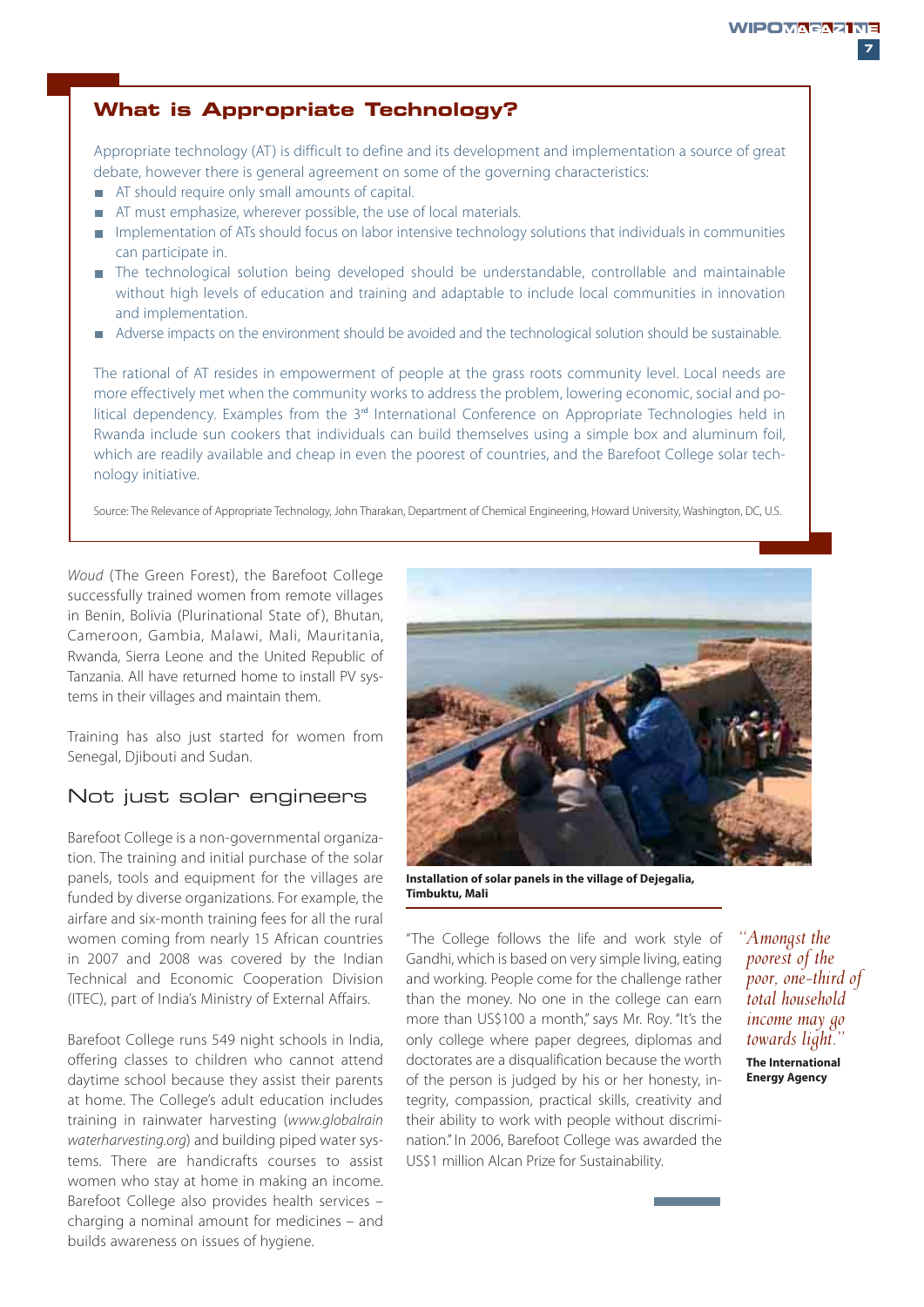**GREEN INNOVATION**

**BREEN INNOVATION** 

# **REINVENTING THE AUTOMOBILE** WHAT IT TAKES MAKE A CI FAN **MACHINE**

Our continuing love affair with sleek, buffed highperformance cars and our dependence on motorized transport are presenting society with a huge dilemma. The earth's ecological systems are rapidly degrading and motor transport has played a part in this. The wheeze of gas-guzzling vehicles and the choke of urban smog are powerful reminders that if we are to continue to enjoy

*The U.S. Environmental Protection Agency estimates that fossil-fuel automobiles emit 1.5 billion tons of greenhouse gases into the atmosphere each year.*

the convenience, comfort and advantages of personal mobility, clean energy vehicles are a "must."

Transport, and the mobility it affords, drives development,

opening doors to education, employment, healthcare and many other life-enhancing activities. That said, transport is currently responsible for 23 percent of global, energy-related greenhouse gas emissions of which 74 percent is attributable to road transport. Although only 13 percent of the world's population own vehicles, the global fleet already numbers an estimated 900 million and is set to triple by 2050 with the strongest growth in developing countries. With the rise in vehicle ownership, meager progress has been made in reducing overall vehicle emissions in spite of gains in improving fuel efficiency and lowering tailpipe emissions.

These factors, in addition to dwindling energy reserves, highly volatile energy markets, rising environmental consciousness and growing demand for eco-friendly cars are fuelling the "green" imperative within the auto industry, causing it to shift into a new gear. The race is on to develop the ultimate eco-friendly vehicle that is affordable and cost-effective to run. The relentless stream of new models launched by automakers across the globe, from

Tata Motor's Nano – billed as the world's cheapest car – to BYD Auto's (China) plug-in hybrid (PHEV) sedan unveiled in late 2008, said to be the world's first mass-produced PHEV, attests to the dynamism with which the industry is taking up this challenge.

The search for alternative fuel-efficient, low-emitting and energy-diverse "powertrain" systems has already given rise to hybrids and is fostering innovations in battery production, electronics and materials engineering, paving the way for the next generation of green vehicles.

#### Innovate or die

The business of making vehicles is capital intensive, requiring massive up-front investment to develop products that have a limited lifespan. It is an industry characterized by rapid technological advances driven by ever-evolving consumer tastes and an increasingly stringent regulatory environment. Innovation is a constant within this industry, shaping every aspect of the business from the know-how required to craft and improve efficiencies in vehicle manufacture to the creative expertise needed in applying and marketing auto technologies for commercial success. The intellectual property system plays an extremely important role, in protecting core technologies, designs and knowledge assets, and in underpinning the strategic alliances that characterize the industry as well as automakers' ability to promote, develop and capitalize on the strength of their brands.

Automakers are jostling for pole position to produce and commercialize an affordable, high-performance zero-emission car. The fact that the industry accounts for around 17 percent of global research and development (R&D) expenditure, reflects the importance of innovation to auto companies that are seeking to beat off the competition, respond to evolving consumer tastes, gain distinction and secure market share.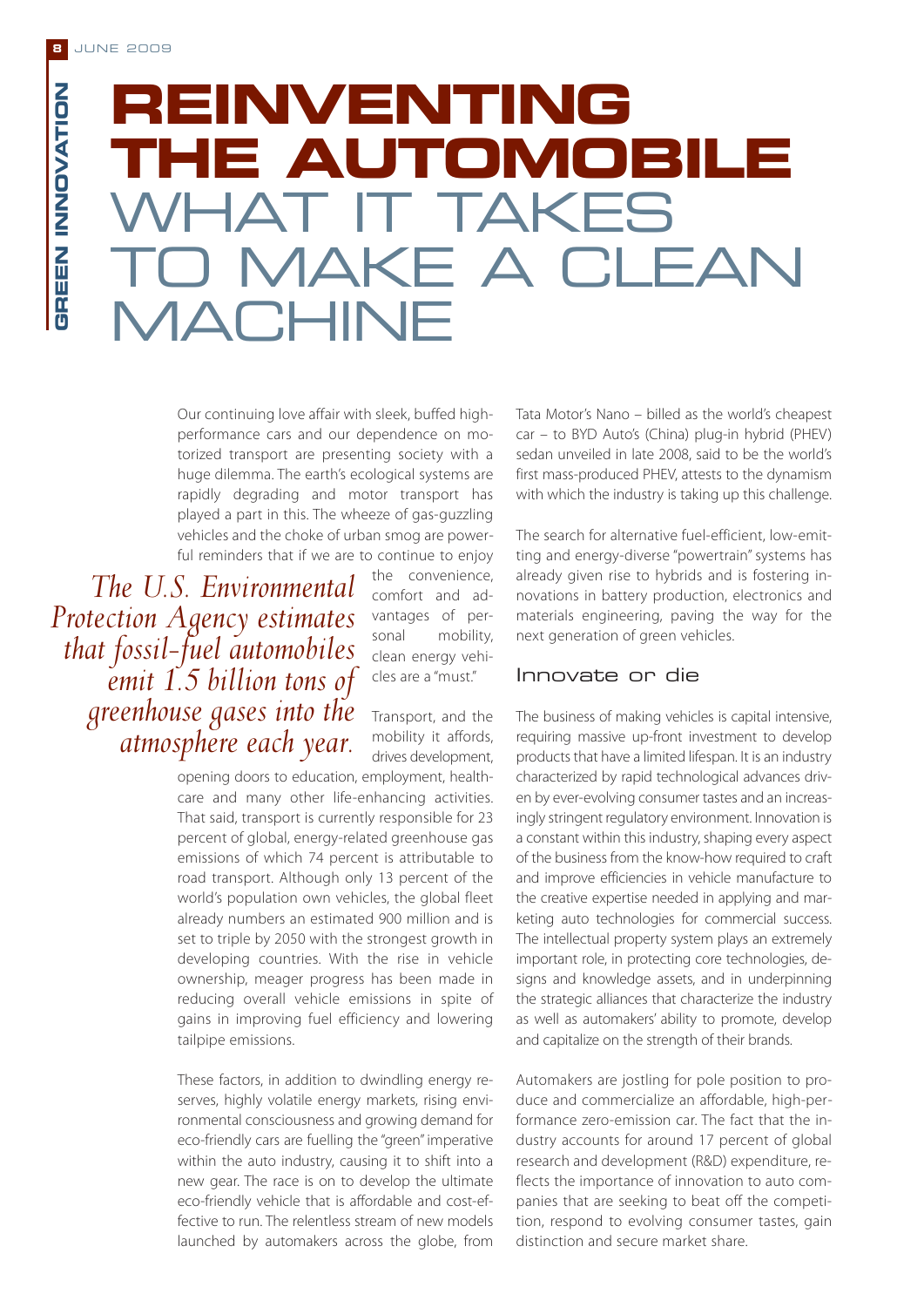## **Hybrid vehicles**

Hybrids combine two power sources, generally an internal combustion engine and an electric motor. They offer increased fuel efficiency and lower emissions along with performance levels comparable to petrolfuelled vehicles. According to Toyota Motor Corp, the Prius hybrid produces 55 percent less carbon dioxide (CO2) and nearly half the nitrogen oxide (NO) and hydrocarbons of equivalent petrol-fuelled models.

Industry forecasts suggest that by 2011, 11 percent of all cars will be hybrid. This versatile technology can be used with a range of combustion engines and in various combinations, from "micro" hybrids (limited to recovering braking energy) to "plug-in hybrid electric vehicles" (PHEV) – when the battery is low, an internal combustion engine takes over.

#### Hybrids – a transition technology

The drive to identify and use alternative and cleaner energy influences the conceptualization, design and engineering of vehicles, with greater emphasis on electronics than mechanics. The availability of hybrids that run on a combination of fuel sources – typically gas and electricity – signals a transition, bringing us one step closer to containing the environmental impact of motor transport and to the mass production of clean energy vehicles.

The move toward electric propulsion is a paradigm shift in the auto industry. Performance, range and price have been the main challenges in developing electric cars but advances in battery chemistry – batteries are a critical enabling technology for electric and fuel-cell cars – mean we are inching towards solutions that offer improved energy storage, reliability and safety.

Energy can be carried on-board vehicles as liquid fuels, electricity or hydrogen or a combination of these. Each variation poses enormous design, engineering and technological challenges.

While all major automakers are now embracing hybrids, Toyota pioneered the technology, launching its first hybrid, the aptly named Prius (meaning "to go before" in Latin), back in 1997. In the current second-generation Prius, the drivetrain alone is covered by 370 patents – an indication of the technological hurdles the company had to jump in developing the car. The third-generation model, said to be one of the world's most aerodynamically efficient cars (equipped with solar panels, pointing perhaps to another trend in using renewable energy sources for vehicles) resulted in the filing of over 1,000 patents worldwide.



### How eco-friendly is electricity?

Dollars per mile, electric cars are cheaper and more eco-friendly. But while electric cars have zero tailpipe emissions, their ecological impact depends on how the electricity that fuels them is produced. For example, a vehicle consum-

ing 15 kilowatt hour (kWh)

per 100km in a country where the electricity production generates 800 grams (g) of  $CO<sub>2</sub>$ per kWh has a wellto-wheels  $CO<sub>2</sub>$  balance of 120g/km

(the European target for all new cars by 2015). In countries where electricity production is cleaner this balance falls, for example, in Germany to 75g/km, in France to 15g/km and in Sweden to under 10g/km.<sup>1</sup> These balances compare favorably with the longer-term European target of 95g/km for the new car fleet by 2020.

There are, however, many pathways to generating electricity, and electric drive technologies will enable motorists to tap into a diversity of energy sources. We must, however, be wary of trading one problem for another when identifying and developing alternatives.

#### Batteries: Re-charging the future

Experts generally agree that the lighter weight, power dense, rechargeable, lithium-ion cells will power future generations of cars. These energy storage devices have lower toxicity levels than the lead acid and nickel metal hydride batteries used respectively in conventional and hybrid vehicles.  $\sum$ 

**The Model S electric sedan, recently launched by Californiabased Tesla Motors and due to go into production in 2011, can travel up to 300 miles (482.7km) on one charge. With a top speed of 130mph**

**(210km/h), the car goes from 0 to 60mph (96km/h) in around 6 seconds and at US\$49,000 is billed as "the first mass-market highway-ready electric vehicle" by company Chief Executive Officer, Elon Musk.**

1 Pierre Varenne, Director, Michelin Research Center, Fribourg Switzerland, cited in the Motor Show Magazine 2009

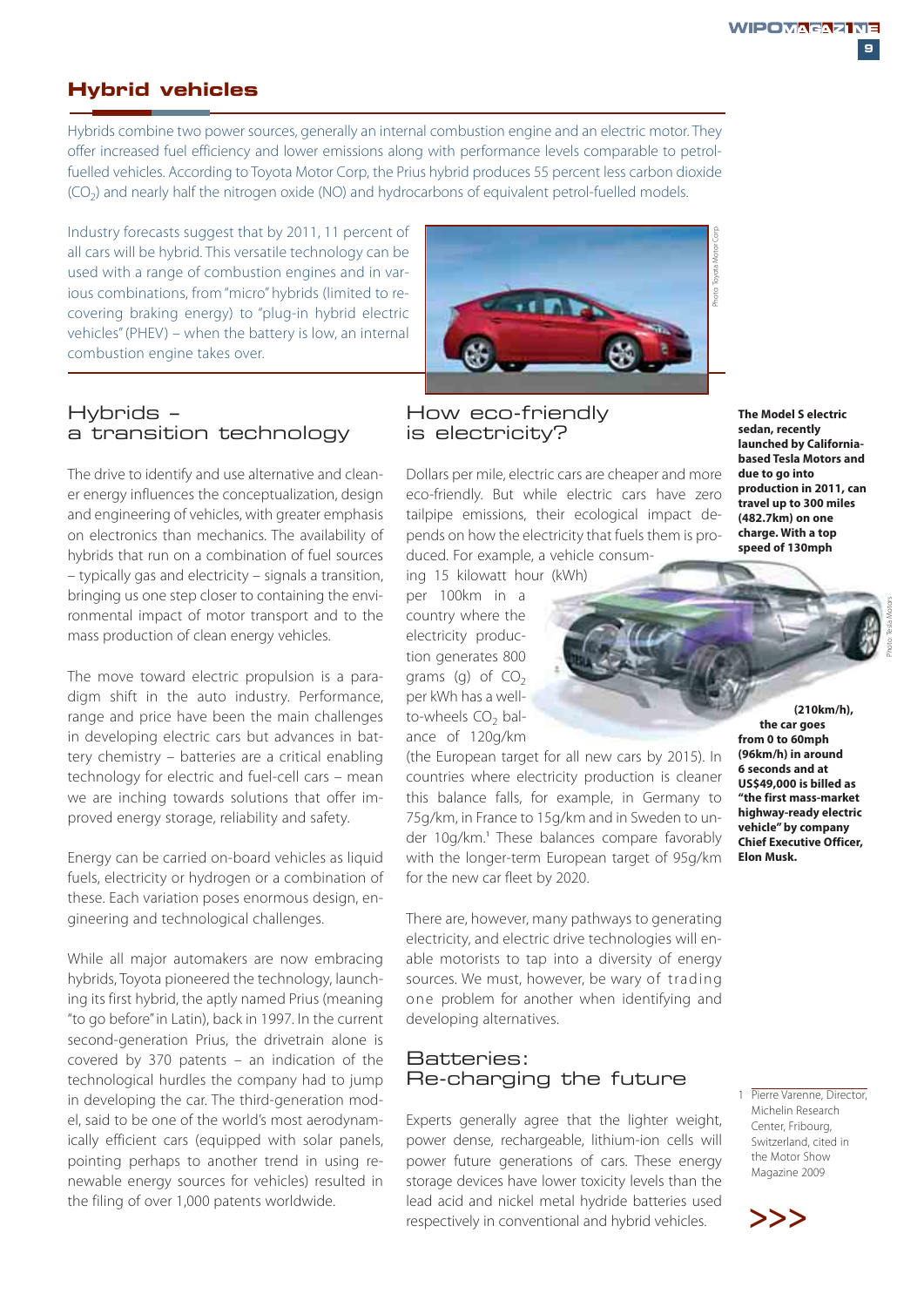## *Parked end to end, one million cars would circle the planet 125 times!*

The global market for lithium-ion batteries is forecast to be worth US\$2 billion by 2013. This prospect is spurring the formation of innovation alliances across the industry and beyond. Examples include:

- the "Lithium Ion Battery ION 2015" initiative where BASF, Bosch, Evonik and Volkswagen have joined forces, pumping €360 million into lithium-ion battery R&D;
- the U.S. Council for Automotive Research (USCAR), a partnership between the U.S. Department of Energy, Chrysler, Ford and General Motors (GM) which researches advanced energy systems offering electric cars increased range and performance; and
- Panasonic EV Energy Co., Ltd., a joint venture between Toyota and electronics specialist Panasonic Corporation to develop and manufacture batteries for hybrids.

German auto giant Daimler AG alone currently holds 25 patents in lithium-ion battery technologies. According to Bob Lutz, Vice-chair of Global Product Development at GM, "Breakthrough battery technology will drive future automotive propulsion, and the company that aligns with the best strategic partners will win."

#### Alternative fuels

The growing availability of biofuels is also helping to reduce emissions and dependence on petroleum. Mixes such as E85 – 85 percent ethanol and 15 percent petrol – are enabling the industry to improve environmental performance while continuing to leverage investment in gasoline engine technology. According to GM, there is enough feedstock for the production of ethanol in the U.S. to offset nearly 40 percent of the energy requirements for automobiles up to 2030. The cellulosic ethanol used in E85 fuels is derived from agricultural (the cornstalk itself), forestry and municipal waste.

Hydrogen, the most abundant element in the universe, offers a promising fuel alternative and hydrogen fuel cells, which have powered space flight for decades, are on the brink of becoming the next core power generator. These fuel cells are environmentally benign, converting hydro-

gen into electricity via an electrochemical reaction, the by-products of which are water and heat. The prohibitive cost of producing and manufacturing fuel cells, however, has thus far prevented more widespread adoption and use of the technology. But major technological breakthroughs in power density, cold-start capability, system efficiency, durability and production costs mean the industry is coming ever closer to a commercially viable solution.

Cars may also be fuelled by liquid or compressed hydrogen using conventional engines but issues of storage, containment, delivery and safety all need to be addressed before hydrogen fuel stations become commonplace in the consumer market.

#### The clean machine: an enduring promise

Many automakers are now injecting eco-principles into the lifecycle of car production from conception to disposal. The expressed goal of Nissan Motor Co., Ltd., for example, is to have a 100 percent recovery rate for each car produced. The new Renault Laguna comprises 35kg of recycled plastic that make up over 100 eco-designed components. Over its lifecycle, the Laguna eco<sup>2™</sup> generates 3 tonnes less  $CO<sub>2</sub>$  than its predecessor.

Innovation has been a hallmark of the auto industry since the first car was built. In the 130 years since Karl Benz, pioneering founder of Mercedes-Benz, received the patent for his first engine in 1879 (German Patent DRP No. 37435), countless innovations have progressively improved the efficiency, comfort, safety and performance of motorized transport.

The need of the hour is revolutionary innovation in energy technology, both within the auto industry and beyond. The specter of rising urban congestion and the need to stem emissions leave no doubt that thevehicles of the future will be, by necessity, green. The environmental imperative is transforming the DNA of motor vehicles, fuelling a trend that promises to make clean motorized transport a realistic option in the very near future.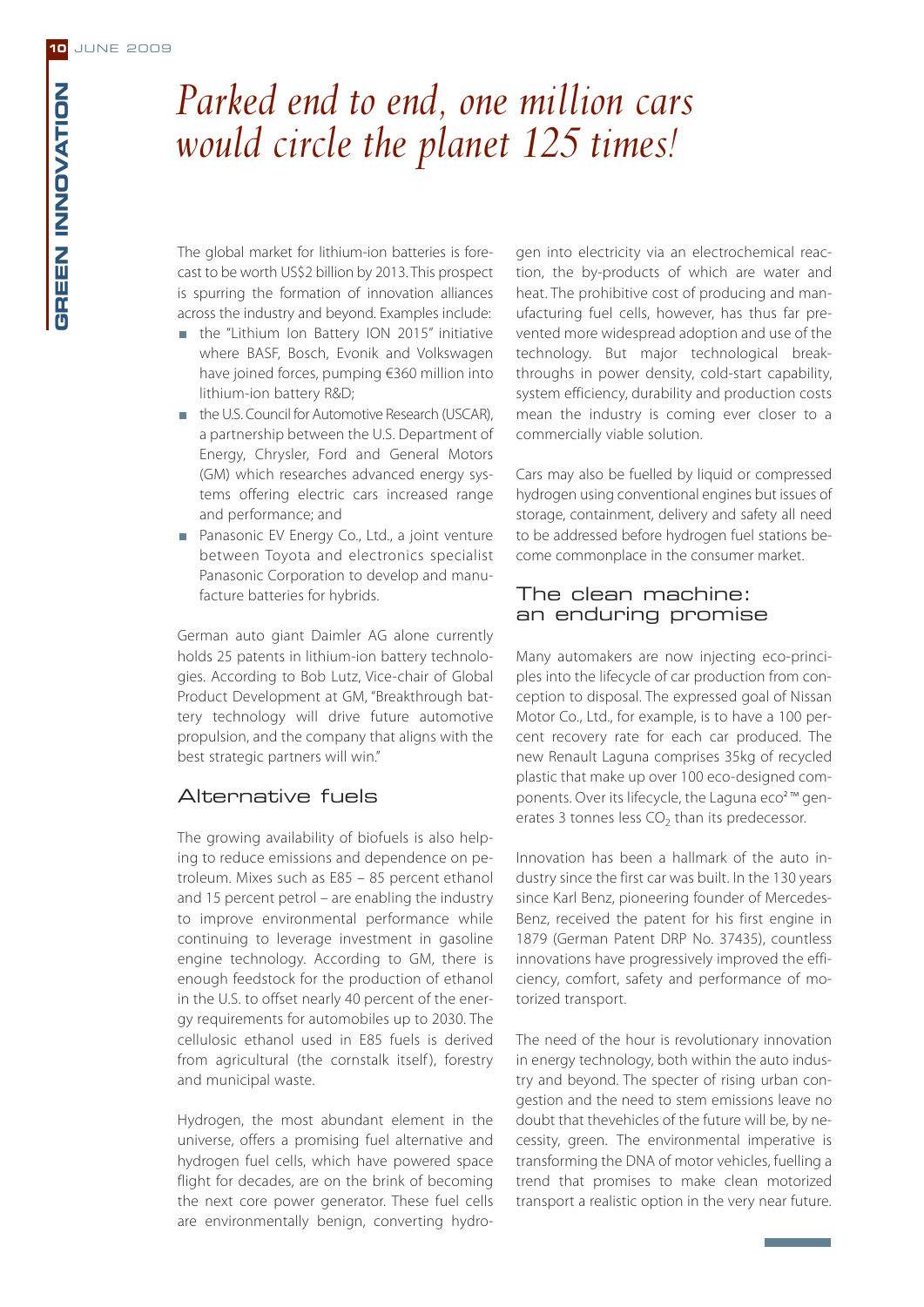# **THE ECO-PATENT COMMONS** CARING THROUGH SHARING

It seems counterintuitive, but big businesses are seeking to prove their green credentials by sharing environmentally-friendly innovations with their competitors. Journalist JO BOWMAN takes a closer look at the Eco-Patent Commons, mentioned in the article "Sharing Technology to Meet a Common Challenge" by Antony Taubman, published in the WIPO Magazine Special Issue 2/2009.

Century-old sewing machines would seem an unlikely source of inspiration for the greening of modern manufacturing. But a patent-sharing scheme similar to that used to liberate the sewing machine industry in the 1850s is now being employed to make business cleaner.

The Eco-Patent Commons, founded by some of the world's biggest companies – IBM, Nokia, Sony and Pitney Bowes – provides a means of sharing knowledge for mutual and wider social benefit. The idea is that patents that may have environmental benefits for other manufacturers are contributed to a pool, from which other contributors – and businesses and individuals outside the pool – can draw, free of charge. The technology, which may deal, for instance, with energy conservation, pollution prevention, recycling or water conservation, can then be applied more broadly.

The commons, run by the Geneva-based World Business Council for Sustainable Development (WBCSD), was born of an idea coming from IBM, the company with the largest number of patents in the world.

#### Not business as usual

Wayne Balta, IBM's Vice President, Corporate Environmental Affairs and Product Safety, explains that a year-long, in-house project examining energy and innovation led to the realization that many companies possess intellectual property that they perhaps did not even realize they had, and certainly nobody outside the company knew they had. Much of that technology could not only be used by other companies but used as a tool for further innovation. IBM approached the WBCSD with the idea, along with other companies they identified as having an environmental agenda and an open mind on intellectual property, and the commons came to fruition – initially with 31 patents pledged – in January 2008.

Mr. Balta says that, while it seems at odds with their competitive spirit for companies to effectively give away technology they have invested in developing, giving to the commons is not just an act of charity. "It's one of those things where, at the beginning, when you create something that's this different, you do not know definitively that it will deliver a specific, quantifiable business benefit."

"We could just continue to possess these patents and it would be business as usual. Or, we could look at our patent portfolio and identify some that we're not going to get the greatest value from through the traditional enforcement of patents," Mr. Balta says. "If we tell the world about their existence, other people might come up with ideas nobody's thought about so far. Some of the patents, for example, involve the accelerated clean-up of contaminants in the environment; there are other companies that could use that."

"We know that if we don't do this, it will be business as usual, and that stuff isn't happening under business as usual."

## Ease of access

Contributors to the Eco-Patent Commons include the chemical company DuPont, Ricoh, engineering construction company Tasei Corporation, Xerox and Bosch. The patents pledged now number almost 100, some examples of which are technology for removing liquid contaminants from ground water, and a method for recycling optical disks.

Nokia has pledged a patented system for recycling old mobile phone handsets. Donal O'Connell, Nokia's representative to the commons, says there  $\sum$ 

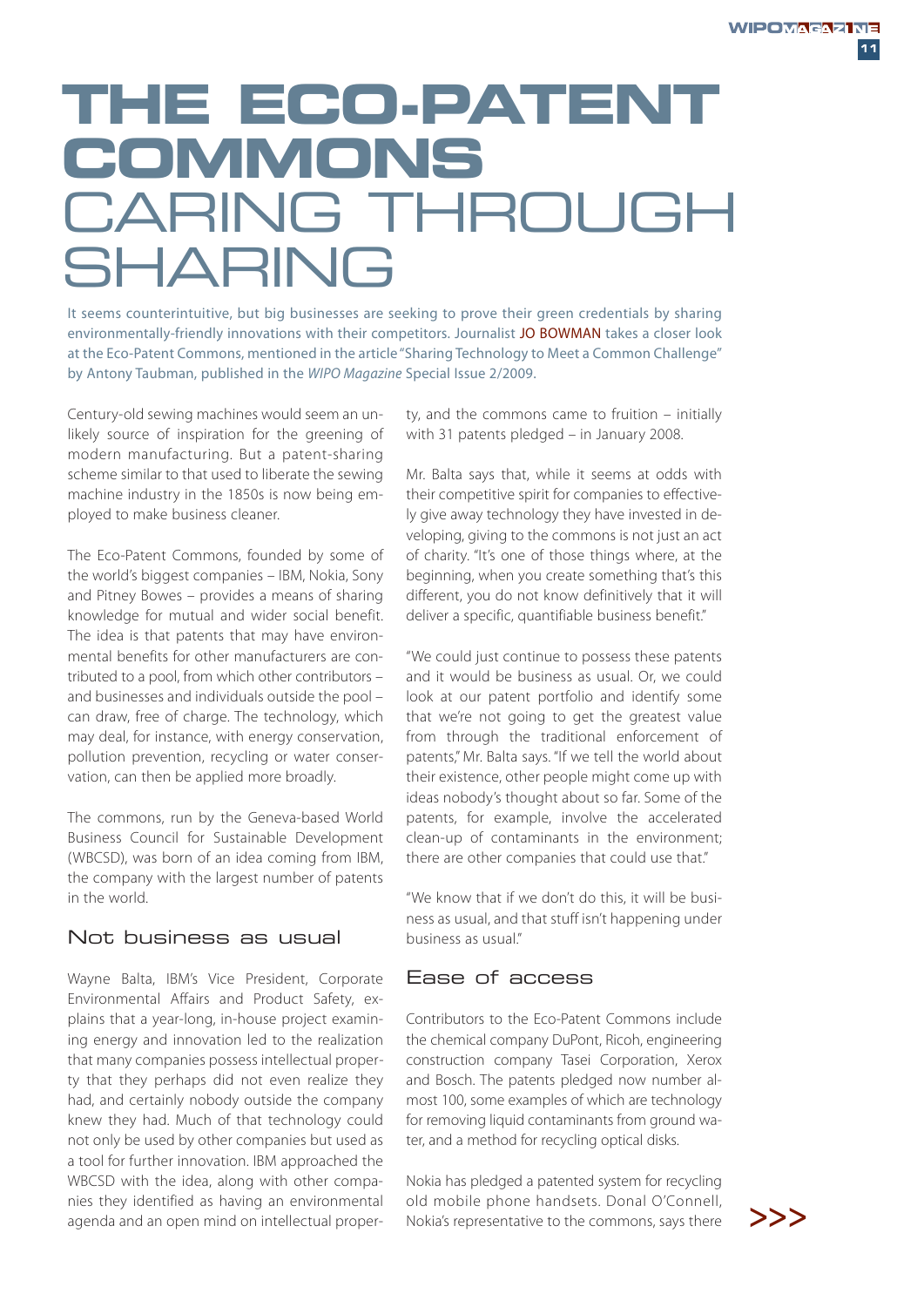are "softer benefits" to being part of the scheme, in addition to what might be gained technologically from being able to draw on others' technology. Discussions between like-minded people and companies have come about, he says, creating a valuable network of expertise that is collectively raising the visibility and priority of environmental initiatives. Nokia's phone engineers, for instance, have been studying Bosch's automotive patents looking for environmental benefits that might have broader application.

Mr. O'Connell says that ensuring ease of access to the patents pledged was a key issue when creating the commons. Accordingly, individuals and companies do not need to register when they take or use patents. "We wanted something that was easy to administer, and easy for potential users to see what was available," he says. "It was more important that we make it easy for others to use."

## Pool parties

The sharing of patented technology and, similarly, joint licensing schemes, are not in themselves new phenomena. One of the earliest instances was in the early 1850s, when various manufacturers of sewing machines spent years trying to sue each other over alleged infringements of their slightly varied designs. To overcome this, in 1856, four major producers, among them Singer, jointly formed the Sewing Machine Combination and pooled their patents. Manufacturers outside the pool had to get a licence to use patents in the pool and pay a fee for every sewing machine they built using the same patented technology.

In the early part of the 20<sup>th</sup> century, almost all U.S. aircraft manufacturers formed a patent pool because the ownership of vital patents for building planes had been held by just two companies, effectively blocking production at a time when, with war approaching, new aircraft were badly needed. Cooperation between technology companies has been common; in the 1920s, radio manufacturers standardized radio parts, airway frequency locations and television transmission

standards. And, under a royalty-share agreement, electronics companies share compression technology to ensure a standardized system for compact discs and DVDs.

## Shall we dance?

Maria Mendiluce, Energy Manager with the WBCSD, says the Eco-Patent Commons is the only initiative of its type in the world – one that unites businesses across a diverse range of sectors, with a purely environmental aim. The commons provides a forum for businesses to connect with and gain from the experience and innovation of those that have already succeeding in meeting certain environmental challenges.

While the commons has quickly flourished – from the original 31 patents at the time of launch to the 95 that had been pledged at the time this article was published – she cautions observers to expect long-term results from the program rather than a sudden manufacturing revolution. "We shouldn't expect that because of the initiative, technology is going to dramatically change in the world, but there's a lot of space to share information and knowledge in areas that will help climate change," she says.

"The issue is very sensitive right now for a lot of companies, but we don't think intellectual property rights are a barrier to innovation but in fact can help support it. The issue of climate change is important enough for us to concentrate on this issue."

Mr. Balta says it's probably no coincidence that most of the early contributors to the commons are technology companies. "One thing we learned is that it hasn't necessarily been a common practice for companies to seek patents for their innovations," he says. "I think the technology industry has been much more astute or even aggressive about IP patents than other industries. So, we're finding like-minded, innovation-oriented companies, and we're dancing with new dates."

## **World Business Council for Sustainable Development (WBCSD)**

- Patents are listed in a searchable website hosted by the WBCSD at www.wbcsd.org
- The commons is open to businesses working in any industry, which can use pledged patents free of charge and without having to register or notify anyone of their use.
- Businesses can pledge any patent that has either a direct environmental benefit or aids the environment in a less direct way, such as reducing energy consumption during production.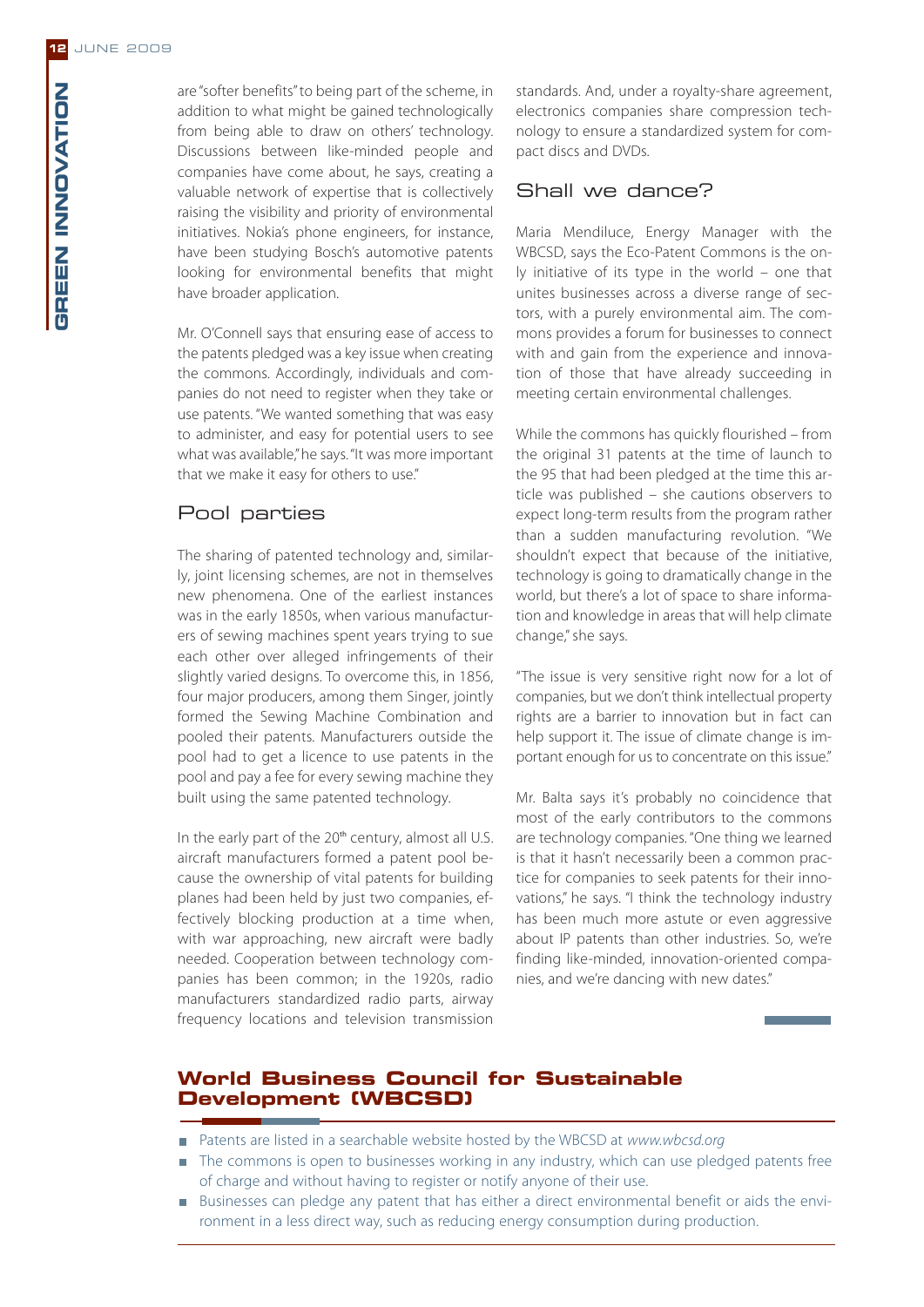## GREEN INNOVATION **WORLD IP DAY April 26**

*"The power of human ingenuity is our best hope for restoring the delicate*  balance between ourselves and our environment. It is our greatest asset *in finding solutions to this global challenge, enabling us to move forward from the carbon-based, grey technologies of the past to the carbon-neutral, green innovation of the future."***WIPO Director General Francis Gurry, message for World Intellectual Property Day**

"Green Innovation," the theme of this year's World Intellectual Property (IP) Day hit a mark with IP stakeholders and engaged a broader public. The message from WIPO Director General Francis Gurry, "human ingenuity is our best hope" struck a positive note in audiences downhearted by gloomy economic forecasts and worried about environmental problems.

Following the announcement of the "Green Innovation" theme for IP Day, Mr. Gurry also announced, in February, the establishment of the WIPO Carbon Neutrality Project (see box). April marked the beginning of concrete work on the project.

The WIPO Magazine Green Innovation Special Issue reinforced the IP Day message with articles that highlighted the links between innovation and with the IP system. The Special Issue proved very popular, going into reprint weeks after its first release, and bringing in more letters and feedback than any other issue. The idea of making the IP Day materials available for download, in the spirit of the Day's green theme, was also well-received.

Never has there been such an outflow of creativity in the posters from Member States and observers for the World IP Day web gallery. WIPO had received activity reports from some 60 countries and organizations when this issue went to print. This year several countries held multiple events, organized jointly or separately by ministries, industrial property offices, universities, private sector enterprises and other stakeholders. In addition, 12 WIPO awards were presented to inventors, creators and enterprises in Kazakhstan, Kyrgyzstan, Lithuania, Mongolia, the Russian Federation and the Slovak Republic.

#### Activity reports

#### **AFRICA**

Both the Algerian and Moroccan copyright offices organized national seminars. The Algerian seminar dealt with the IP protection of computer programs and the theme of Morocco's event was "Copyright and related rights: practices, measures and procedures of protection."

The Institut de la Francophonie pour l'Entrepreneuriat (Francophone Entrepreneurship Institute), based in Mauritius, organized an IP information and green innovation campaign in Benin. The Rand Institute for Policy and Education aligned IP Day celebrations in Kenya with the World Book and Copyright Day to hold a National Innovation Week.

Zambia's Patents and Companies Registration Office and the Ministry of Information and Broadcasting Services organized a march through Lusaka's city center with IP stakeholders, accompanied by a live band, to the venue of the World IP Day celebrations where local artists performed.

#### ASIA

Asia had the broadest participation with activities in China, Iran (Islamic Republic of), India, Kazakhstan, Kyrgyzstan, the Maldives, Myanmar, the Philippines, Saudi Arabia, Singapore, Thailand, Turkey, the United Arab Emirates, Vietnam and Yemen.

The King Abdulaziz and His Companions Foundation for Giftedness and Creativity (MAWHI-BA) and the King Abdulaziz City for Science and Technology (KACST) in Saudi Arabia organized a number of activities, including IP seminars, the

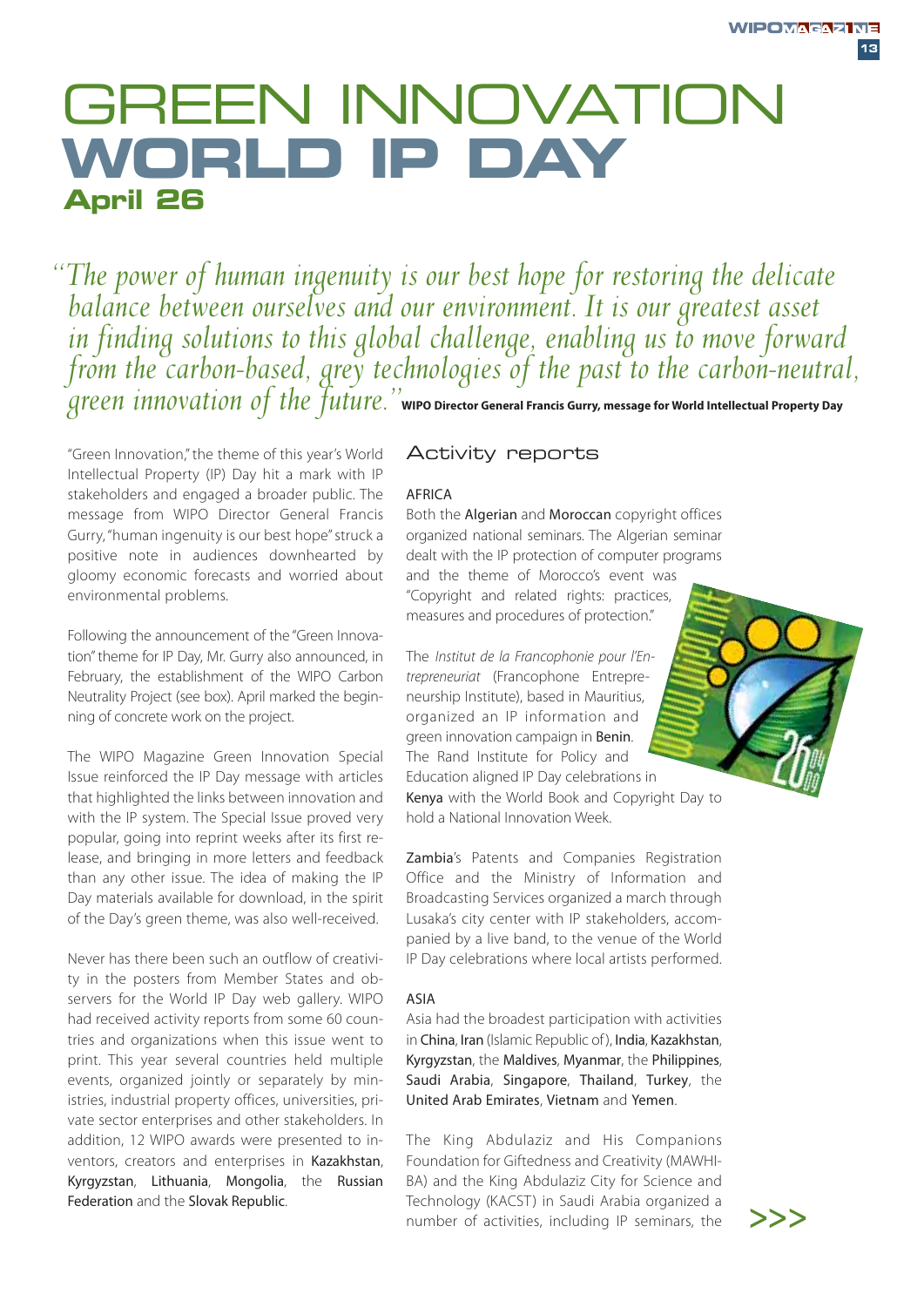design of a webpage, posters and charts to display in schools and shopping malls, a mass dispatch of e-mails and SMSs to promote the event and the publication of various newspaper articles.

Thailand organized the preview of the short film "Challenges in Film Making," the screening of the animation movie "Kan-Klauy" and a forum on IP and the creative industries.

Turkey focused on the current trends in green innovation, and the competitive advantage and economic benefits it brings to companies. Representatives from prominent universities, businesses and NGOs shared views and experiences in a seminar on green innovation and IP. Yemen's Trust Intellectual Property Company, under the auspices of the Ministry of Industry and Trade, invited international and national experts and practitioners to an IP Forum.

on collective management and another on patents; held press conferences; launched an IP competition for young people; held a sustainable development exhibition – the list goes on.

The U.K. Intellectual Property Office also included young people in its activities. The Cracking Ideas Competition winners, Eveswell Primary School, were given a VIP trip to the Wallace and Gromit's World of Cracking Ideas exhibition at the Science Museum in London.

The European Patent Office (EPO), the United Nations Environment Programme (UNEP) and the International Centre for Trade and Sustainable Development (ICTSD) marked the event by announcing their agreement to undertake a joint project to examine the role of patents in the development and transfer of environmentally sound technologies, in particular in the field of energy generation.



**Saudi Arabia**

**Office**



Support for World IP Day was strong in Latin America, with reports coming in from Argentina, Brazil, Colombia, Dominican Republic, El Salvador, Guatemala, Mexico, Nicaragua and Uruguay. Brazil organized an anti-piracy campaign. El Salvador was very active with a full month of activities, throughout April. Radio, press and web announcements were made, promotional materials were widely displayed, seminars organized and an award ceremony held. The Nicaraguan IP Office held an exhibition on its premises, displaying university projects and local products and culture.

Mexico's UNIVER Zacatecas (University of Vera-Cruz) held a workshop to promote culture and awareness of IP themes amongst young people and the entrepreneurial and scientific communities. A lecture on the "IP Challenges arising from Climate Change" was given at a conference held for small businesses. Guatamala's Intellectual Property Registry linked up with various partners, including

#### EUROPE

The event was also very popular in Europe where not only IP offices but private enterprises joined in organizing World IP Day outreach events for staff as well as for their stakeholders. For example, Electricité de France (EDF), a major electrical utility in Europe that uses green technologies to produce clean energy, sensitized its engineers to the need for IP protection and had them participate in a quiz on the theme of IP and renewable energies, such as wind, marine, photovoltaic, geothermal and biomass.

Machiavelli Music International, Italy, a firm involved in the licensing and clearances of musical works, dispatched an electronic musical newsletter containing a selection of works by young creators represented by the firm. (Listen in at: www.machiavellimusic.com/web/promo/042009/ 042009.html)

The National Center of Intellectual Property of Belarus organized meetings for authors, a seminar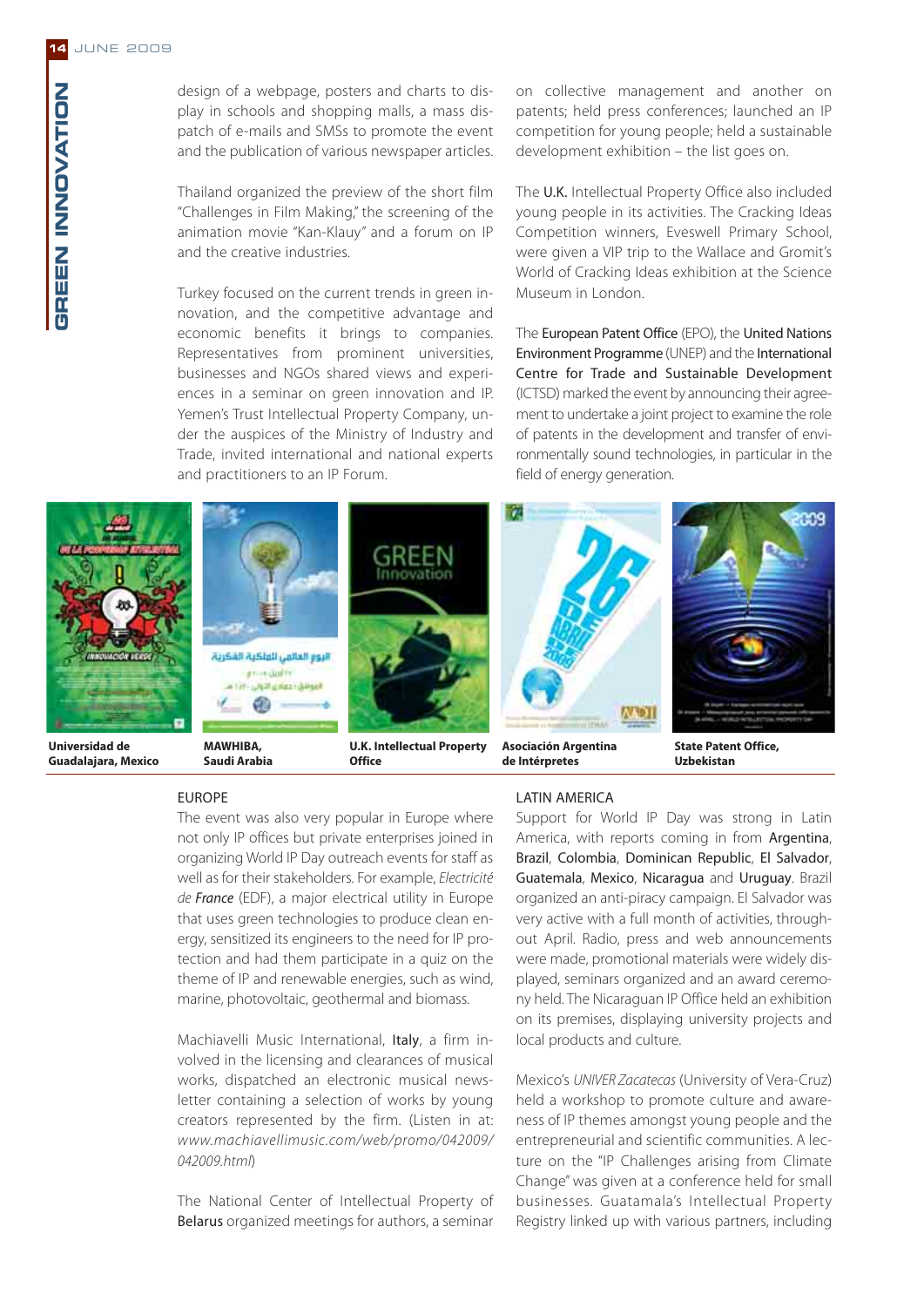## **Towards a Greener WIPO**

WIPO's engagement in environmental issues took a further step forward when Director General Francis Gurry announced, in February, the establishment of the WIPO Carbon Neutrality Project, with the aim of reducing the Organization's carbon footprint. Mr. Gurry expressed his personal commitment to the initiative, which has also been positively received by WIPO staff. "As part of the United Nations family, we have a duty to do everything we can to minimize the impact of the Organization's activities on the environment," he said.

Ms. Isabelle Boutillon, who oversees the project, said that the principle aim is to coordinate and catalyze initiatives that would lead to and generate environmental benefits within the context of an initial five-year strategic plan. She noted, "Climate change and environmental degradation are not someone else's problem, they are our common problem. We are counting on the active engagement of everyone at WIPO to help us really make a difference in improving the Organization's environmental credentials." She added, "This is a longterm undertaking that will require patience and determination, but I am confident that with the goodwill and support of our colleagues we can make a meaningful difference."

The initiative also offers an opportunity to optimize WIPO's operations. Encouraging judicious and environmentally-aware use of resources promises to generate a number of savings. Simply switching off lights and computers at the end of the day, for example, can lead to lower energy and utility bills, while reducing the number of photocopies and using recycling bins can lower the Organization's consumption of paper and other office supplies.

The facts point to an unavoidable need for action. According to the UN Environmental Programme's publication "Kick the Habit," while 100 square meters of forest are needed to sequester 3,500 kilograms (kg) of carbon dioxide each year, the average world citizen emits a whopping 4,080kg of carbon dioxide annually. The same publication explains that we generate millions of tons of carbon dioxide each year by putting our electrical appliances on standby.

UN Secretary General Ban Ki-moon recently said "we will lead by example by moving towards carbon neutrality throughout the UN System," confirming the commitment of every UN agency, fund and program to this objective. The top UN official said "climate change is as much an opportunity as it is a threat. It is our chance to usher in a new age of green economics and truly sustainable development."

Universidad del Valle, on projects to inform students, researchers and professors on the IP issues that concern them.

#### Adjusting themes

The World IP Day circular suggested that the theme could be adjusted where necessary,

and Jamaica did just so. The theme of its weeklong celebrations was "Creativity: Protect! Collect! Respect!" While Ethiopia celebrated with the theme "IP Asset Development and Exploitation," holding a two-day workshop on the "Extension of the Ethiopian Fine Coffees Initiative."

Finland, where World IP Day was declared Finnish Inventors' Day, chose "Recovery through Innovation," a topical theme for the current economic situa-



**Universidad Ricardo Palma, Peru**

tion. Uzbekistan focused on trademarks, with a conference on " Trademarks and their Importance for a Developing Economy" and a competition for organizations to develop their own trademarks.

#### Get the picture

WIPO Magazine encourages its readers to get a more complete picture by visiting the World IP Day activities page at www.wipo.int/ ip-outreach/en/ipday/2009/activities.html. Despite the economic downturn, WIPO Member States and observers have shown great creativity and initiative in the events they organized to reach out to a vast and diverse audience. WIPO welcomes their participation and appreciates their efforts. We look forward to a further broadening of celebrations next year.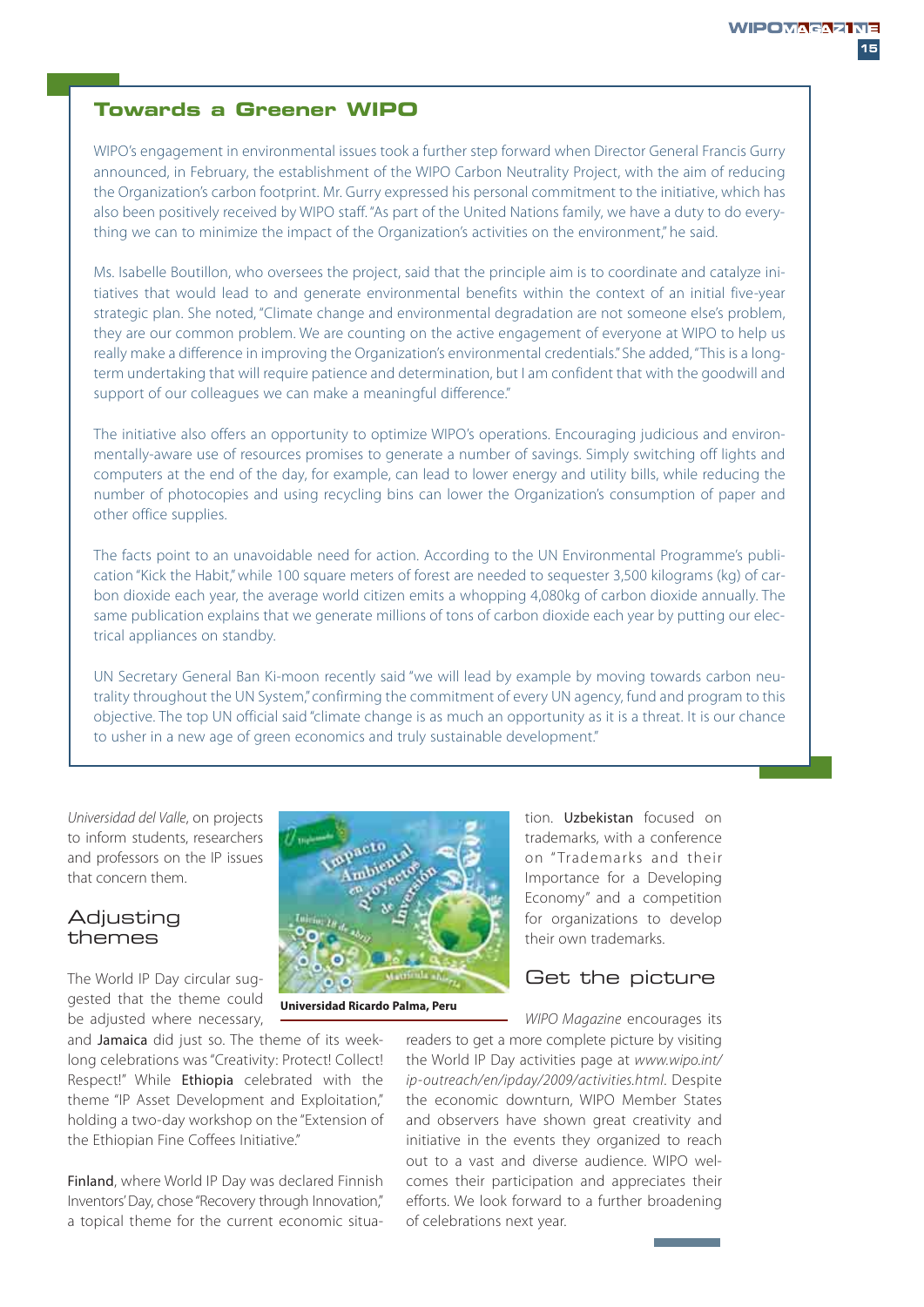

This year marks the bicentenary of the birth of Louis Braille – the man who created a raised-dot system of reading and writing that changed the lives of millions of blind and visually-impaired people.

Louis Braille was born in Coupvray, near Paris, on January 4, 1809. An injury to his left eye at his father's harness-making workshop left him blind in



**A portable braille printer** that eye at the age of three. The injury caused an infection that spread to his right eye, leaving him completely blind two years later.

He received a scholarship to study science and music at the Royal Institute for Blind Youth in Paris and became a talented cellist and organist. But his was an ex-

ceptional case as, at the time, blind students were usually taught basic craft and trade skills, such as wicker-work or shoemaking, so they could earn a living after completing school.

## Inventing braille

At that time, the Royal Institute, founded by Valentin Haüy, used a reading system based on the Haüy method, an arrangement of copper wires pressed into the large print text of books. The books were extremely heavy and difficult to carry and had two other major disadvantages: they did not help blind students learn to write and were very expensive.

In 1821, Charles Barbier – an artillery officer who had invented an adapted night writing procedure, a basic point method that allowed soldiers to communicate without speaking – visited the Royal Institute to demonstrate his method. He used 12-dot arrangements in a rectangle to represent sounds. The method caught the interest of the young Louis Braille.

Over the next three years, Louis Braille started teaching at the Royal Institute and devoted his spare time to improving Barbier's system. He changed the number of dots to six with each arrangement corresponding to a letter. Using his father's stitching awl, the very instrument that had blinded him, he completed his raised-dot system at the age of 15, in 1824. Braille characters consist of six tactile dots arranged in two columns and three rows that can form 64 combinations, mapping letters, numbers and symbols.

In 1829, Louis Braille invented a six-dot musical notation system and published his first book in braille, Method of Writing Words, Music, and Plain Songs by Means of Dots, for Use by the Blind and Arranged for Them. He continued to further refine and improve the system over the years, finalizing it in 1837. Louis Braille and his friend Pierre Foucault, who had gone blind at the age of 6 and had a brilliant mechanical mind, developed a machine to accelerate raised-dot printing.

Louis Braille died of tuberculosis in 1852 at the age of 43. In 1952, the centenary of his death, his remains were transferred to the Panthéon in Paris.

## The braille system

The braille system was adopted in France two years after Louis Braille's death and gradually introduced in other countries and regions of the world. It became a universally-recognized standard, adapted to different scripts from Roman, Greek and Russian to Chinese, Swedish and Esperanto. Braille's invention sparked a genuine revolution among the blind and visually-impaired, giving them better access to education, culture and information and offering a greater degree of autonomy.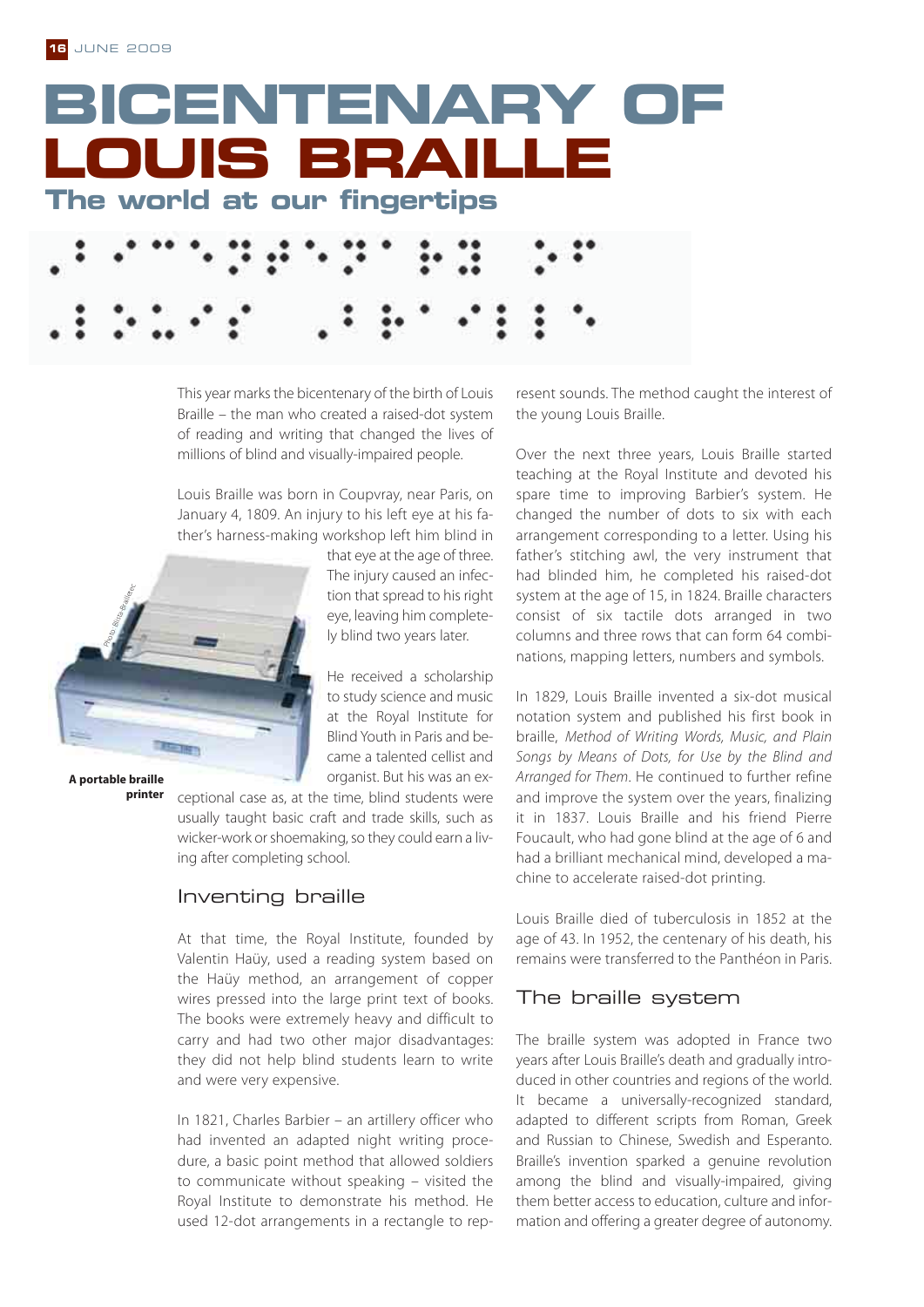## **Tiflolibros**

Tiflolibros, the first digital library for the Spanish-speaking visually-impaired, got off to a modest start in 1999 but now comprises over 20,000 volumes and over 3,000 subscribers in 40 countries. The project began in Buenos Aires, in the apartment of a blind couple who have a passion for literature.

Using Tiflolector, a software program created by André Duré, a blind programmer and co-founder of the project, Pueblo Lecuona and Mara Lis Vilar started to create the library by scanning books and then listening as a voice synthesizer read the scanned material so they could correct mistakes – a very time-consuming process. As their library grew, they exchanged their digitized books with other visually-impaired people. Soon their apartment was too small for both Tiflolibros and their growing family. They moved out and Tiflolibros took over the entire space. There are now 80 volunteers in several countries scanning and correcting new talking books for the library.

Tiflolibros accepts subscribers with severe or total visual impairment. Applicants must provide a certificate attesting to their disability. Representatives of institutions for the blind may also use the library. Members can listen to the books on the library computer or receive their books on CD by mail for less than a dollar a book. They can then listen to them on CD and MP3 players or their computers.

Tiflolibros functions under an exception for visually impaired persons that is currently part of Argentina's copyright law. The books are translated in cooperation with publishers, many of whom already had a long standing practice of providing free copies to organizations for translation into braille.

Braille remains an essential tool today. It enables the blind and visually-impaired to read books and maps and even co-pilot airplanes. Braille labeling is found on articles such as food products, lift buttons, subway maps and voting ballots. In many countries, it is mandatory to label pharmaceutical products in braille.

## Braille and new technologies

Braille has kept pace with the technological and communication developments of the 21<sup>st</sup> century. There is now a whole range of methods for producing braille both on paper and in digital format, including simple tools such as the "frame and stylus" that push dots into paper and the "jot-a-dot" braille notetaker which is similar to a typewriter. There are also more sophisticated devices such as embossers or braille printers that connect to a computer in the same way as text printers do. Electronic notetakers and braillers give speech feedback and produce braille by raising and lowering pins on a display in response to an electronic signal.

Whether or not the visually-impaired use braille usually depends on their degree of disability and the age at which they are no longer able to read commercially available publications comfortably. Digital technologies offer new possibilities for facilitating access to content for the visually-impaired

in formats other than braille, including large print publications, audio recordings, photographic enlargements and digital copies compatible with screen-reading software that can read aloud the text appearing on a computer screen or with software that magnifies the size of text displayed on a screen. Digital talking books that simultaneously generate output in braille are also available.

## Braille and copyright

Any conversion – reproduction – of material into an alternative format usually requires authorization by the right owner of the work, unless a specific exception exists. A recent study commissioned by WIPO shows that the conversion of content into braille format appears to be one of the most common exceptions to the rule; often, national copyright laws provide specific limitations and exceptions for the benefit of the visually-impaired.

It is widely acknowledged that progress is still to be made in broadening the range of copyright-protected material available – both analog and digital – in accessible formats as well as facilitating dissemination across multiple jurisdictions in a timely way to enhance opportunities for literacy, independence and productivity. WIPO closely monitors options for appropriate possible steps in this regard.

For more information on **national copyright laws see national copyright laws see** *www.wipo.int/meetings/en /doc\_details.jsp?doc\_id= 75696*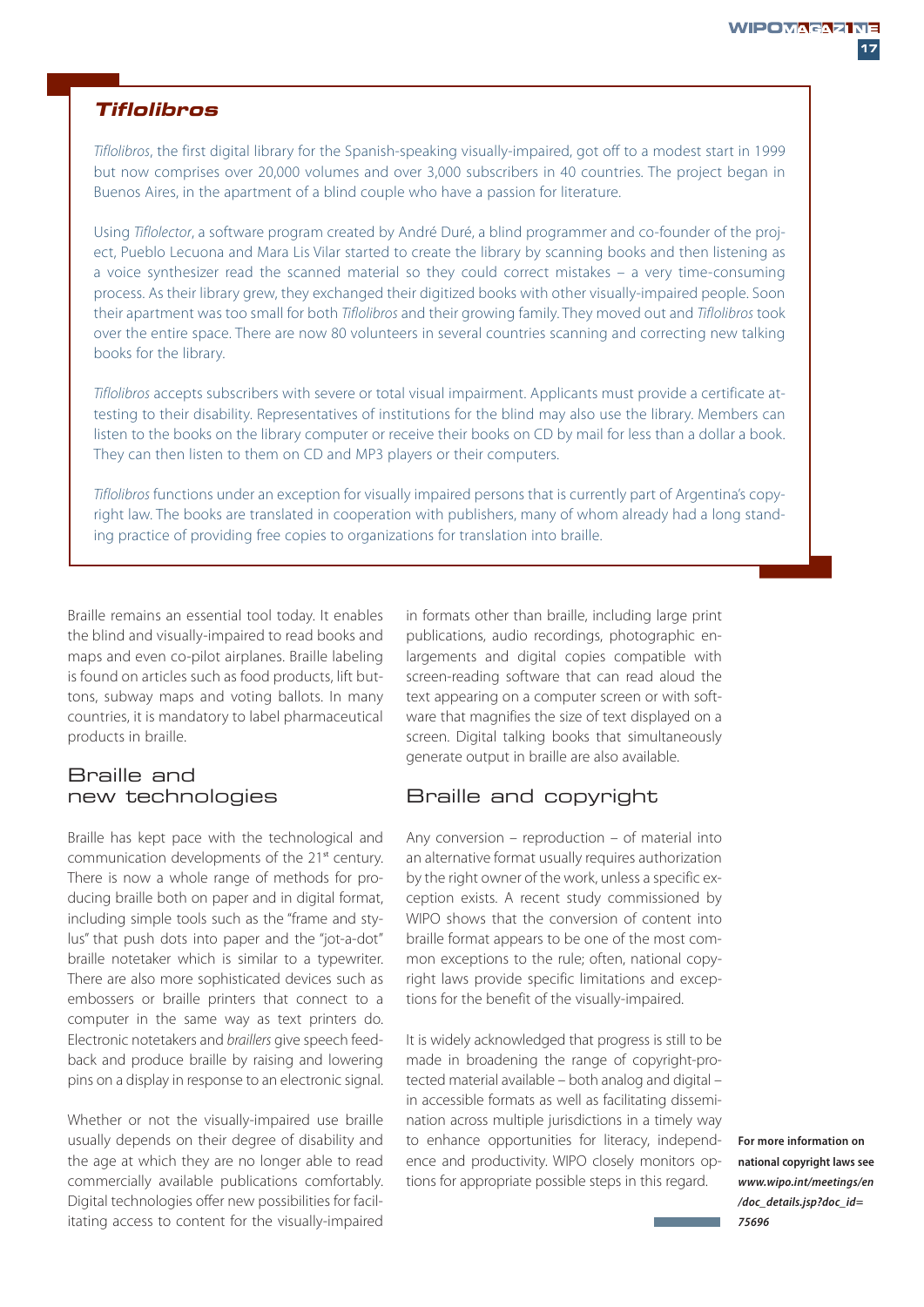**IN THE COURTS**

뿐.<br>도

Z

COURTS

# LEGAL PIONEERING THE ONLINE **AUCTION FRONT**

Online auction sites are being challenged by trademark owners on diverse grounds in courts around the world. The cases raise many questions and court decisions have gone both ways, for and against the trademark holders. Here, French and European trademark and design attorney, partner at Cabinet Lavoix, Paris, CATHERINE LEVALET analyzes the 2008 decisions of the French Court in the LVMH vs eBay cases.

On June 30, 2008, the American company eBay Inc – owner of the world's largest and best-known online auction site – and its subsidiary eBay International AG were jointly ordered by the Commercial



Court of Paris to pay companies of the luxury group Moët Hennessy-Louis Vuitton SA (LVMH Group) almost €40 million for failing to prevent the sale of counterfeit goods and for violating a selective distribution channel on their website. The cases raise questions

concerning jurisdiction and Internet hosting, and involve a new way of calculating damages, making for an interesting case study.

The Commercial Court of Paris gave three decisions in favor of LVMH in three separate cases. The first two cases were brought, respectively, by Louis Vuitton Malletier, the handbag and luggage section of the LVMH Group, and Christian Dior Couture, one of the Group's haute couture fashion houses. They alleged negligence on the part of eBay for not having taken steps to stop the sale of illegal copies of their trademarked goods on its website. The third case concerned the LVMH Group's perfume brands – namely Dior,™ Guerlain,™ Kenzo™ and Givenchy™ – and alleged negligence by eBay in not having taken steps to prevent the sale of perfumes outside of the Group's selective distribution channel. Due to the similarity of the legal issues raised, this article analyzes the cases together.

1 Convention on jurisdiction and the enforcement of judgments in civil and commercial matters of 16 September 1988 (extending the Brussels Convention of 1968)

2 Commercial Court of Paris, General docket No: 200607799 (English Translation), p. 6

 $3 \overline{Id}$ . p. 7

French jurisdiction

EBay Inc., which is headquartered in the U.S., and eBay International AG, which is located in Switzerland, challenged the French court's jurisdiction, as the offending announcements were displayed on the U.S. website – eBay.com – and the French public was not the target of the advertisements. Additionally, it was argued that the servers which host the company's business are located in the U.S., limiting jurisdiction to that country.

The Court rejected the arguments put forward by eBay. It noted that under the Lugano Convention of 1988 it had jurisdiction over eBay International AG, the Swiss-based subsidiary of eBay Inc. The finding was based on Article 5-3, which provides that "A person domiciled in a Contracting State may, in another Contracting State, be sued: in matters relating to tort… in the courts for the place where the harmful event occurred."<sup>1</sup> The Court, looking at European Union jurisprudence, indicated that "place" takes in both where the harm occurred as well as where a causal event could be established.<sup>2</sup> It further noted that as Internet sites are accessible to the French public (even where not directed to that public), under the jurisprudence of the Cour de Cassation (French Court of Last Resort), French courts have jurisdiction to hear claims for damages caused in France. All together, the Court here found it had jurisdiction over eBay International AG.

In the matter of eBay Inc., the Court noted that the offences were the same as those alleged for eBay International AG. Although it was noted that there was no agreement between France and the U.S. regarding jurisdictional conflicts, it took into account the extension of domestic jurisdiction to international matters by the Cour de Cassation as well as article 46 of the French Civil Procedure Code, which provides that a plaintiff may bring an action in tort before the Court of a country where contentious acts took place or damage was suffered.<sup>3</sup>

## Status of eBay

Internet hosts benefit from an exemption from liability provided for by the E-Commerce European Directive of June 8, 2000, and the French Law for Confidence in the Digital Economy. Article 6-1 of the French Law defines an Internet host as an en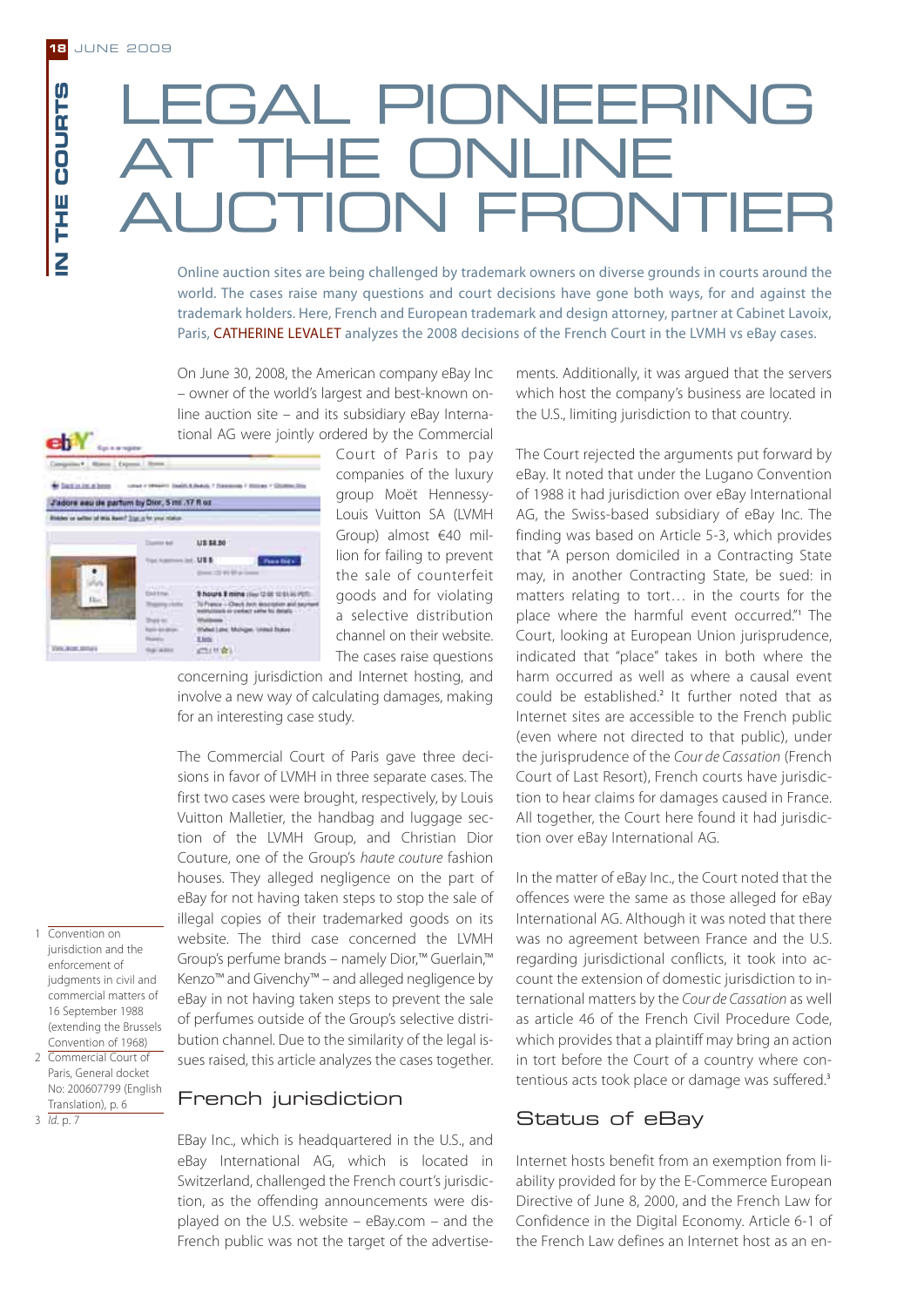tity that ensures "storage of signals, written data, images, sounds or messages of any nature, provided by the service's addressees." The European Directive states that Internet hosts are not liable for the information stored at their users' request, provided they have no actual knowledge of illegal activity and, as regards claims for damages, are not aware of facts or circumstances surrounding any illegal activity or that, upon becoming or being made aware of such facts, they immediately remove or disable access to that information.

EBay claimed Internet host status in order to benefit from exemption from liability. However, the Court ruled that eBay not only ensures storage but also acts as a broker, promoting transactions and collecting commissions on each sale. Given that eBay's storage and brokerage activities are indissociable and that the eBay platform provides storage services for announcements solely in connection with its brokerage activity, the Court held that eBay companies are brokers and may not invoke special Internet host status.

#### The nature of the offenses

In each of the three cases, the Court found against eBay on grounds of common tort as provided for under articles 1382 and 1383 of the French Civil Code. In the cases of Louis Vuitton Malletier and Christian Dior Couture, the Court suggested that activities undertaken by various sites fostered and amplified the marketing of illicit goods and, by allowing this, eBay had defaulted on its obligation to trademark owners. Ebay was therefore held to be negligent for failing to take steps to remove or prevent illegal goods being sold through their brokerage activities. It was clearly demonstrated in both cases that eBay had allowed the sale of fake goods, which were easily identifiable as such either because of their low price or the mention "fake or counterfeit."

The third case involved the selling of genuine perfumes in violation of the selective distribution channel; here the Court reproached eBay for not having verified that the sellers using their Internet platform were duly registered with the French company and authorized to sell their products. Many of the perfumes carried labels stating that "this article must only be sold by an authorized retailer." Ebay was ordered to stop selling or allowing the sales of the claimants brands.

The Court further noted that eBay had refused to enforce effective measures to combat counterfeiting, such as requiring the seller to produce a

certificate of authenticity or an invoice for the relevant goods. The Court found that, under French Law of Civil Liability, eBay had committed acts of negligence, abstention – in that they took no action to prevent infringement – and parasitism as they unduly profited from the fame of these wellknown marks.

#### Assessment of damages

In the three decisions, the judges accepted the plaintiffs' allegations of illegal trademark exploitation, tarnishing of their image and moral damage. However, although the decisions were based on the law of tort, the judges did not assess damages according to losses suffered or loss of expected income. Instead, the Court used a new method of assessment, introduced by the Law Relating to the Fight Against Counterfeiting of October 29, 2007, that consists of determining a lump sum.

Considering the counterfeiter as a licensee, the judges set the damages at an amount corresponding to the royalties that would have been owed had the infringer requested permission to use the mark. The use of this method in what were not infringement cases per se was a surprising departure from previous practice. It appears likely that, in the future, French judges may extend the use of the lump sum method to cases whose scope goes beyond counterfeiting matters.

## Conclusion

The Court's decisions are in line with a later (December 19, 2008) decision issued by the Paris Court of Appeal in the case of L'Oréal vs eBay and its ruling on the French courts' jurisdiction. The decisions also support eBay's being described as a "broker" in the earlier (June 4, 2008) decision of the Troyes Court of First Instance in the case of Hermes vs eBay.

The Court's stance on the nature of eBay's offenses is innovative and awaits the final decision of the French Court of Appeal to which eBay has appealed all three decisions. The decisions stand in stark contrast to that taken two weeks later by a Federal Court in New York in the case of Tiffany vs. eBay. The Court there dismissed the charges against eBay, considering that it had taken sufficient measures to prevent infringement and noting that the obligation is on rights holders to police their mark. Tiffany has appealed that decision.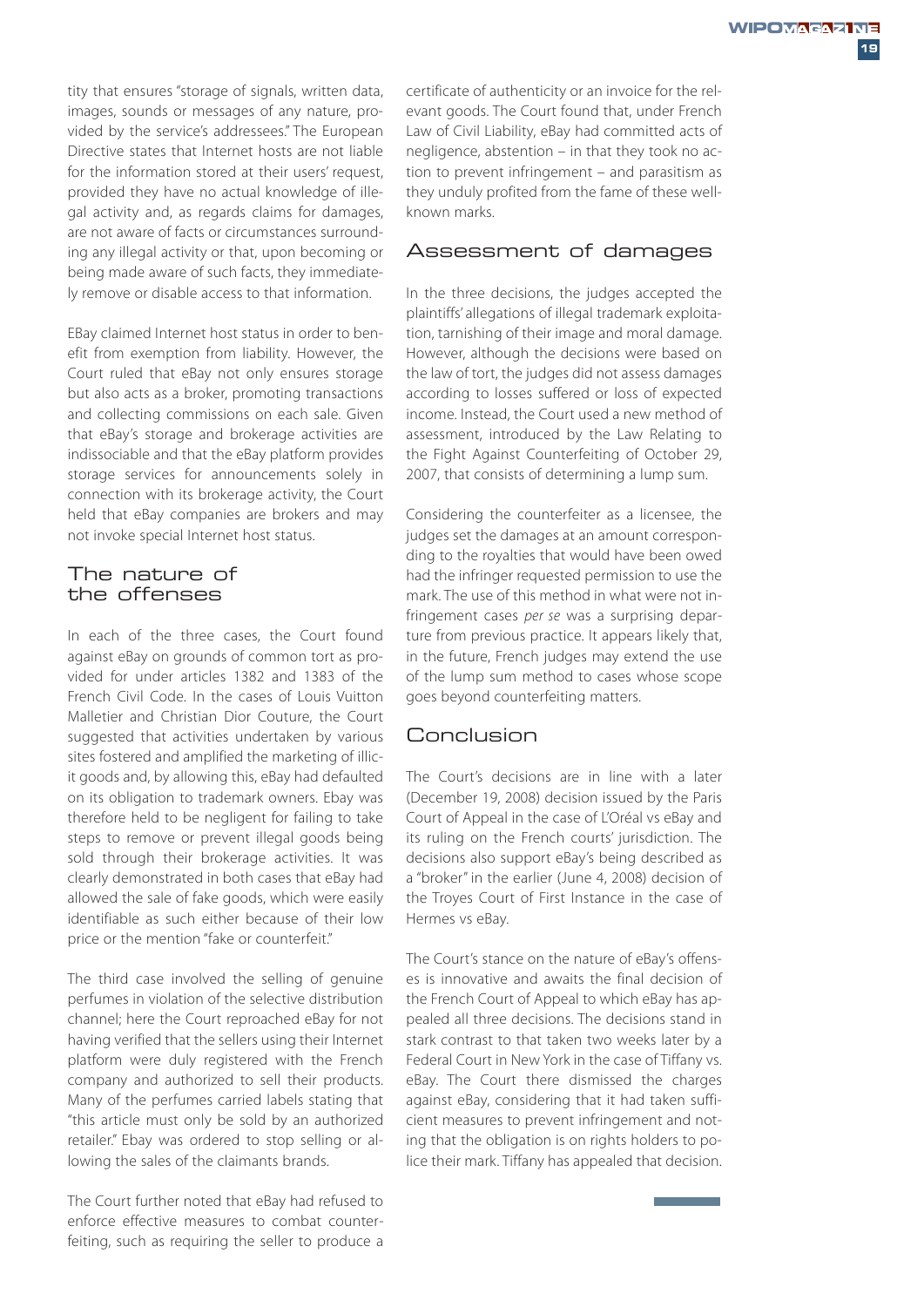## EFFICIENT ALTERNATIVE **DISPUTE RESOLUTION** IN INTELLECTUAL PROPFRT

Growth in international transactions has multiplied the potential for cross-border intellectual property (IP) disputes. Global challenges – such as the digital environment, climate change issues, access to health care, the protection of traditional knowledge and traditional cultural expressions and the preservation of biodiversity – may create new types of IP disputes. Meanwhile, the economic downturn is providing an incentive for stakeholders to seek more efficient and affordable



means of resolving such disputes than through court litigation – making alternative dispute resolution (ADR) an increasingly attractive option.

ADR refers to neutral mechanisms allowing parties to solve their disputes outside of court in a private forum, with the assistance of a qualified neutral intermediary of their

choice. ADR can only be applied if all parties agree to submit their dispute to the procedure or if it is mandated by a competent court. The benefits include time and cost efficiency, flexibility, party control, neutrality, a single procedure, confidentiality and expertise.

### The WIPO Arbitration and Mediation Center

The WIPO Arbitration and Mediation Center (WIPO Center) was established in 1994 on a notfor-profit basis to facilitate the time and cost-effective resolution of IP and related disputes through ADR. It is recognized as an international and neutral forum especially appropriate for cross-border and cross-cultural disputes and conducts procedures under the WIPO Mediation, Expedited Arbitration, Arbitration and Expert Determination Rules (WIPO Rules).

The WIPO Rules contain specific provisions that are particularly suitable for IP and related disputes, such as those concerning confidentiality and technical evidence. However, their scope is not limited

to such disputes and they can be, and have been, successfully applied in other areas. The WIPO Center makes available, in different languages, model clauses and agreements that parties may use as a basis for submitting their disputes to WIPO.

As experience has shown, the effectiveness of ADR depends largely on the quality of the mediator, arbitrator or expert. The WIPO Center maintains a database of over 1,500 qualified neutrals from 70 countries with further candidates added according to case needs, and it assists in the appointment of neutrals in each case.

The WIPO Center works also as a resource center to raise awareness of the valuable role ADR can play in different sectors. It provides ADR advice to interested private and public entities as well as training in IP-related ADR through workshops and conferences. The WIPO Center recently collaborated with the WIPO Academy in introducing an online course on Arbitration and Mediation under the WIPO Rules.

## Tailored ADR services

The WIPO Center recognizes that certain sectors experience specific recurring types of disputes with particular features and needs that can best be addressed by specially tailored ADR services. It works with IP owners and users as well as their representative organizations to facilitate or establish specially adapted ADR schemes.

One such scheme is the WIPO-initiated Uniform Domain Name Dispute Resolution Policy (UDRP), under which the WIPO Center has been providing services since 1999. More recently, in 2008, the WIPO Center responded to a request by the Association of International Collective Management of Audiovisual Works (AGICOA) by developing the "WIPO Expedited Arbitration Rules for AGICOA," tailored to the specific needs of AGICOA right holders. One provision includes the direct implementation of the award by AGICOA, which updates the rights and releases the royalties accordingly. For AGICOA disputes, the WIPO Center has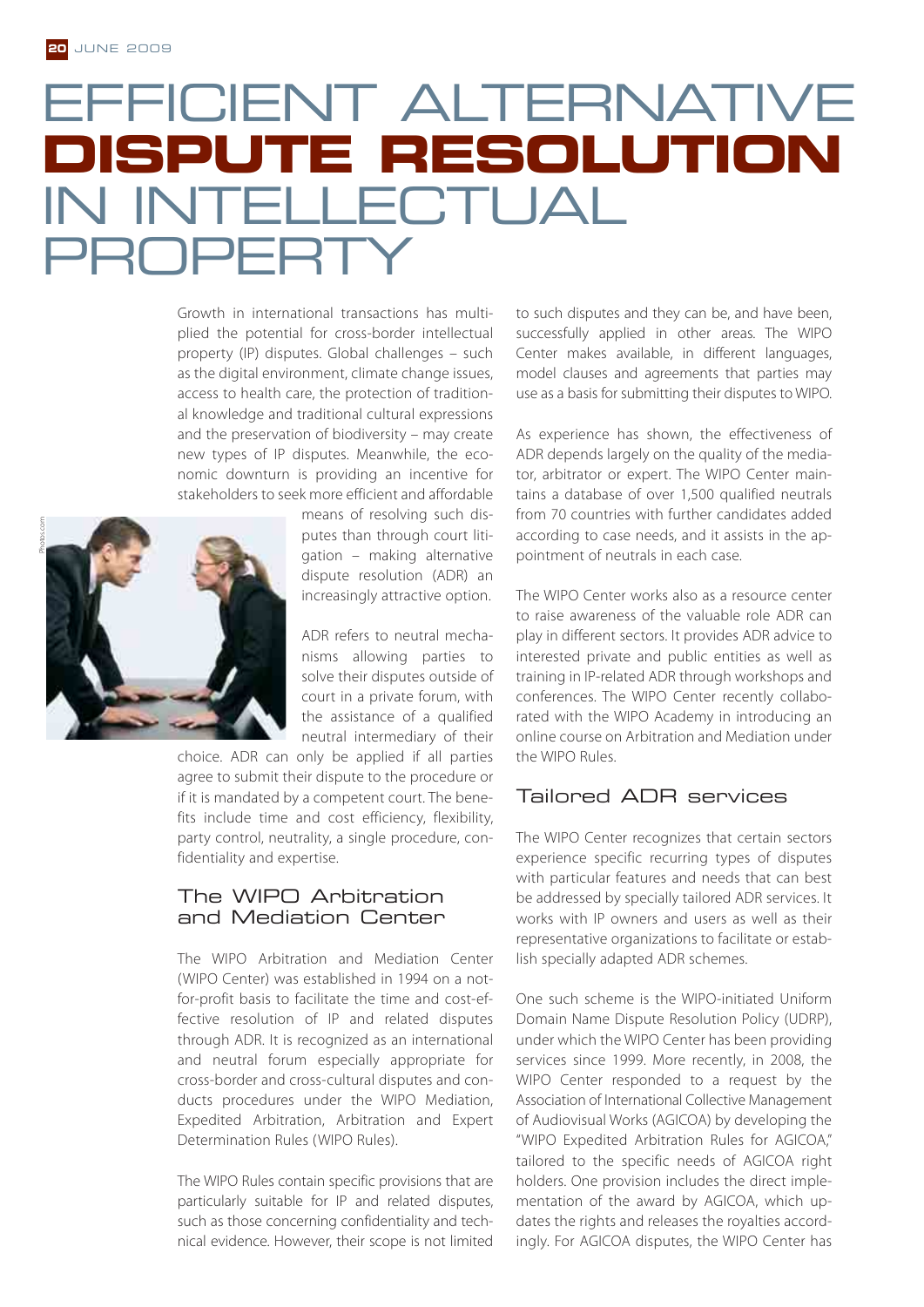## **Services of the WIPO Arbitration and Mediation Center**

Mediation: a procedure in which one or more independent mediators assist the parties in reaching a settlement of the dispute through facilitating dialogue and helping the parties to identify their interests. The mediator does not render a decision.

Arbitration: a procedure in which a dispute is submitted to one or more independent arbitrators who make a binding decision on the dispute. The decision of the arbitrator is internationally enforceable under the 1958 New York Convention for the Recognition and Enforcement of Foreign Arbitral Awards.

Expedited Arbitration: an arbitration procedure with shortened timelines and reduced costs, normally providing for a sole arbitrator. The award is enforceable under the New York Convention.

Expert Determination: a procedure in which a specific question is submitted to one or more independent experts who make a determination on the referred matter. The determination is binding, unless the parties agree otherwise.

identified a special panel of copyright and entertainment law arbitrators from various jurisdictions (for more information see www.wipo.int/amc/en/ arbitration/agicoa/).

The WIPO Center also collaborates with stakeholders in emerging IP-related areas, including biodiversity, traditional knowledge, traditional cultural expressions and access to health care, in order to develop adapted dispute resolution systems. It has, for instance, been involved in informal explorations of ADR's potential in the context of the Convention on Biological Diversity and the International Treaty on Plant Genetic Resources for Food and Agriculture.

### Trends in WIPO mediation and arbitration

The WIPO Center – having administered over 80 mediations and 110 arbitrations, the majority of which were filed in the last four years – has observed various trends and developments in IP dispute resolution:

- 41 percent of the administered procedures were mediation cases, 49 percent standard arbitration, and 10 percent expedited arbitration.
- The WIPO clauses and procedures are often found in a combined model. For example, a frequently used WIPO clause is that providing for "mediation, followed in the absence of a settlement by (expedited) arbitration." It has the advantage of giving parties the opportunity to settle their case in a more informal forum before moving to arbitration.
- WIPO standard arbitration tends to be used in more complex cases such as patent disputes, which generally last from 12 to 18 months. WIPO expedited arbitration is primarily used in disputes where a lower amount is at stake, less voluminous and technical evidence is involved

and where a quick result is needed, which tends to be the case for trademark and software-related disputes. In general, the expedited arbitration procedure takes up to six months.

WIPO mediation and arbitration have been used in disputes covering a variety of fields, including patent infringement and licenses, information technology transactions, telecommunications, distribution agreements for pharmaceutical products, copyright issues, research and development agreements, knowledge transfer, trademark coexistence agreements, art marketing agreements, joint venture agreements, engineering disputes, life sciences, sports, entertainment, domain name disputes and cases arising out of agreements in settlement of prior multi-jurisdictional IP litigation. Parties have also used the Center's services in non-IP-related disputes, such as general contractual matters, insurance, construction and employment (at an IP law firm).

## Settlement trends

The PriceWaterhouseCoopers (PWC) study on "International arbitration: Corporate attitudes and practices" observed a general trend according to which parties explore settlement at different stages of the dispute resolution process.<sup>1</sup> Twenty-five percent of the study's participants indicated achieving a settlement before the arbitral award, while 7 percent reported settlements that were implemented in a consent award, suggesting an approximate settlement rate of 32 percent in international arbitration within the perimeters of the survey.

The WIPO Center observes an even higher settlement trend in relation to IP-related disputes.<sup>2</sup> The flexibility of WIPO ADR procedures allows parties to combine the different procedures and to consider amicable settlement throughout the process.  $\sum$ 

- 1 www.pwc.co.uk/eng/ publications/internation al arbitration 2008. html
- 2 See also: Update on the WIPO Arbitration and Mediation Center's Experience in the Resolution of Intellectual Property Disputes, WIPO Center, Les Nouvelles, Journal of the Licensing Executives Society International, March 2009, p. 49

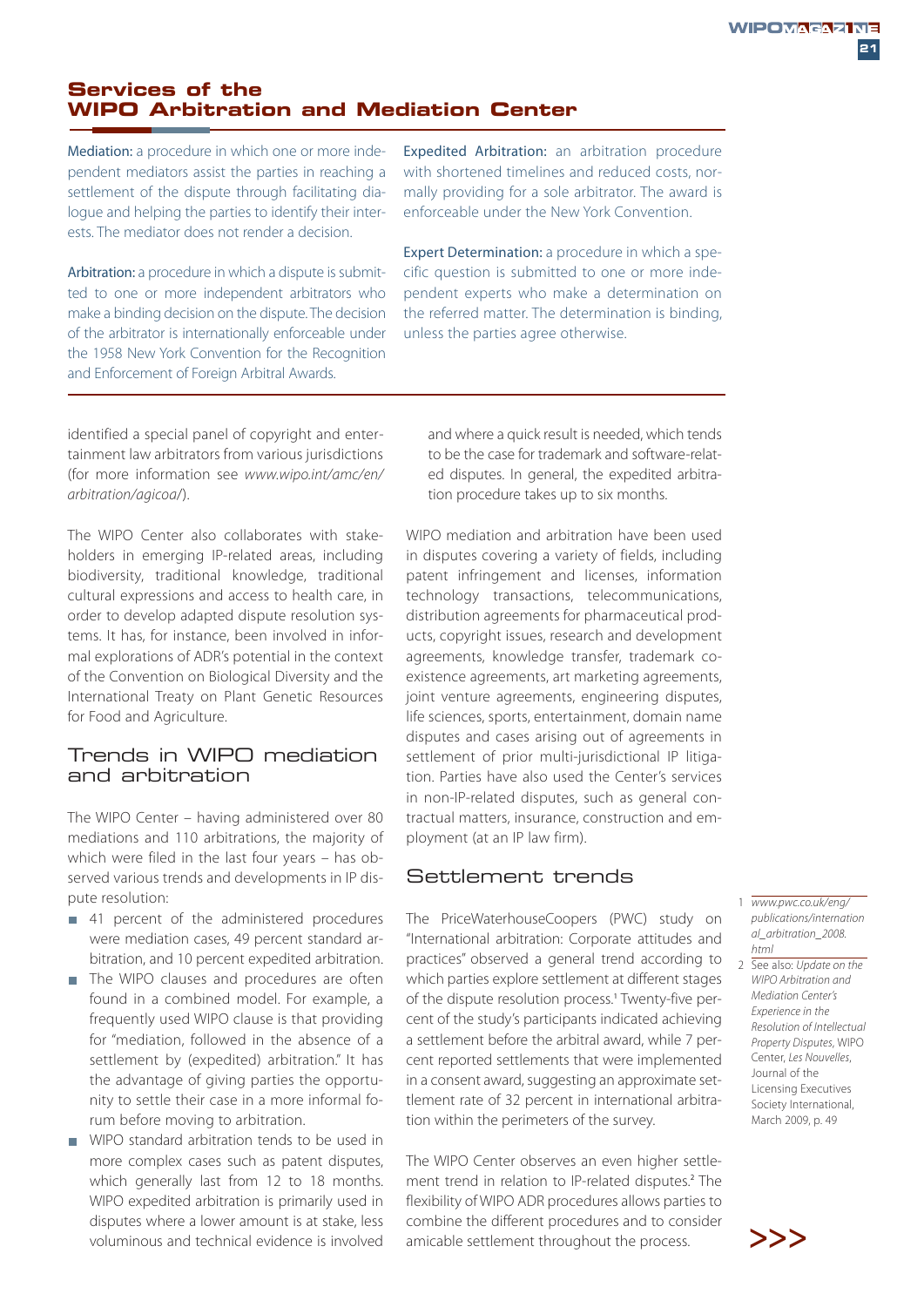### **A WIPO Expedited Arbitration Relating to a Banking Software Dispute**

Another area in which WIPO ADR has recently been used is banking. Banks can be involved in a variety of IP-related disputes, for example, in connection with the use of a bank's trademark or the development of software systems, as this case demonstrates.

A U.S. company providing data processing software and services and an Asian bank concluded an agreement regarding the provision of account processing services. The parties agreed the U.S. company was to be the exclusive service provider for certain of the bank's affiliates in North America and Europe. Any dispute arising out of or in connection with the agreement would be resolved under the WIPO Expedited Arbitration Rules.

Four years later, the U.S. company alleged the bank had violated the agreement by using the processing services of third parties in the countries covered by the agreement. When the parties failed to settle the dispute, the U.S. service provider commenced WIPO expedited arbitration proceedings, claiming infringement of the agreement and substantial consequential damages.

The parties agreed upon a sole arbitrator who held a two-day hearing in New York. The parties and the arbitrator agreed to use the WIPO Center's electronic case communication facility, WIPO ECAF. After three months, the arbitrator rendered a final award for partial infringement of the agreement granting damages to the U.S. service provider.

For more information on this or other WIPO cases, see www.wipo.int/amc/en/center/caseload.html.

In WIPO mediation, 71 percent of cases settled, 23 percent did not and 6 percent are pending. Most settlements occur during the mediation phase, consistent with the parties' intent in using this mechanism and with the role of mediator. The mediator assists the parties to explore workable, interest-based solutions that help them to preserve their long-term relationship.

But a number of WIPO cases also end in settlement after the termination of the mediation. By enabling the parties to identify their interests and to better understand their dispute, mediation can provide a basis for direct negotiation between the parties after the mediation. For example, in a recent WIPO mediation, a European university holding several pharmaceutical patent applications and a European pharmaceutical company used mediation in order to conclude a license agreement. The mediator, a lawyer with years of experience in the pharmaceutical industry, helped the parties to identify the issues and deepen their understanding of the legal circumstances. After the mediation, the parties resumed direct negotiations and reached an agreement.

Interestingly, a significant proportion of WIPO arbitration cases also result in settlement: 50 percent of cases settled (including consent awards), 39 percent did not settle and an award was issued (excluding consent awards) and 11 percent are

pending. The WIPO Arbitration Rules provide that the arbitral tribunal can suggest that the parties explore settlement whenever it deems appropriate. If the parties so wish, the arbitral tribunal can give them a preliminary view of the case in order to facilitate settlement discussions. Where the parties conclude a settlement before an award is made, the arbitral tribunal can, upon the parties' joint request, record that settlement in the form of a consent award, which is enforceable under the New York Convention.

#### **Remedies**

ADR procedures are flexible mechanisms allowing parties to explore appropriate remedies that may not always be available in court litigation.

While monetary relief remains the most common form sought in WIPO cases, parties often also request specific actions as a remedy, such as a declaration of non-performance of contractual obligations, or of infringement of rights. Other forms of remedies sought are, for instance, further safeguards for the preservation of confidentiality of evidence, the provision of a security, the production of specific data, the delivery of a specific good or the conclusion of new contracts.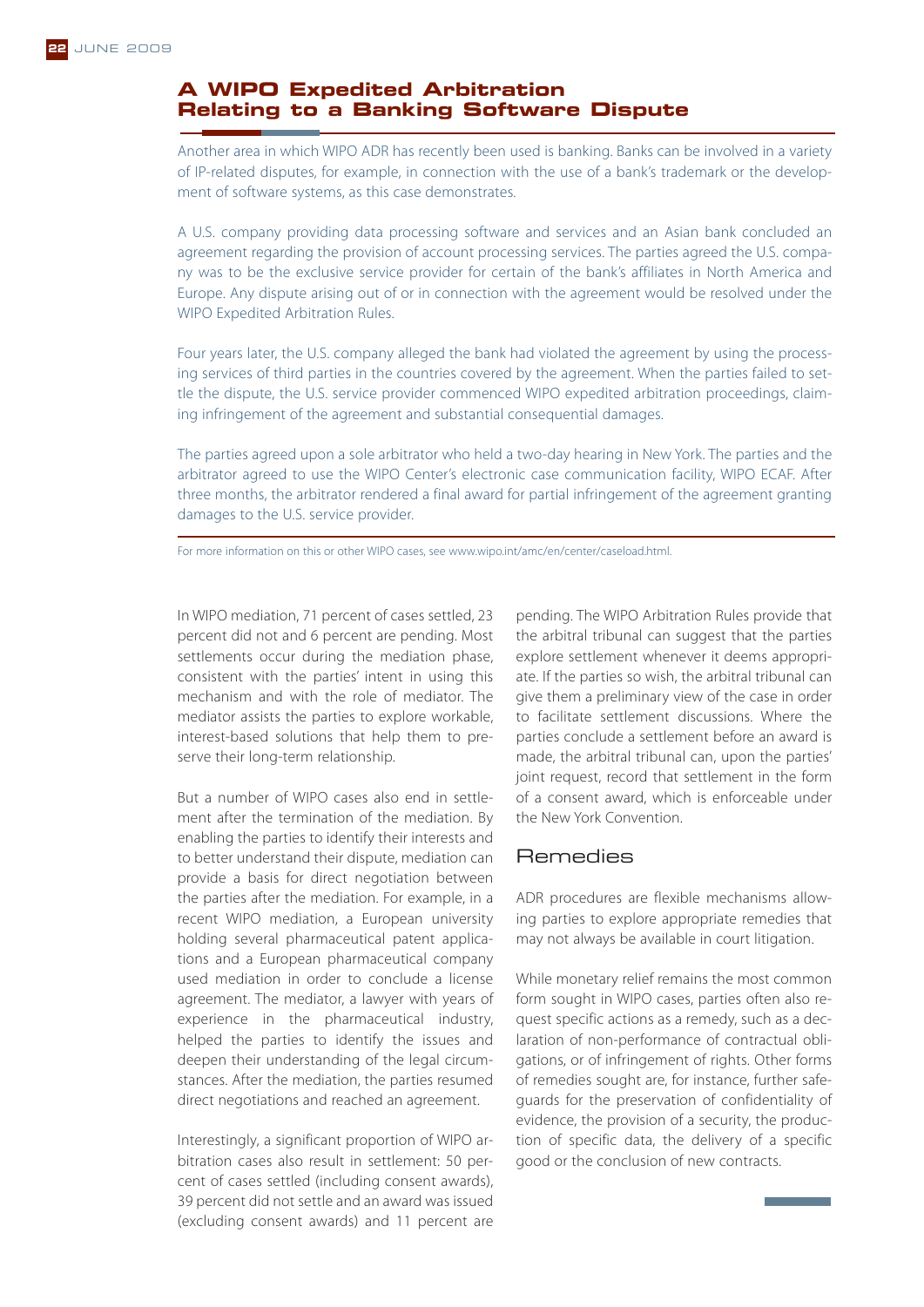## SIGNS OF THE TIMES **Article 6ter enters the e-communication era**

The first electronic publication of signs protected under Article 6ter of the Paris Convention for the Protection of Industrial Property went live on March 31 on WIPO's website.\* Signs – emblems, flags and armorial bearings – of States party to the Paris Convention and signs, names and abbreviations belonging to international intergovernmental organizations – all protected under Article 6ter – are

The intention of Article 6ter is not to create a special form of intellectual property right for States and international intergovernmental organizations, but to prevent the signs, names and abbreviations associated with them from being used or appropriated as trademarks without proper authorization. The provision was first introduced into the Paris Convention in 1925 – then further extended and interpreted in 1958

month objection period, which starts on the date of the receipt of the sign communicated by WIPO. Since signs were communicated by mail, each receiver had to determine individually the start and end date of the 12-month period, for which there was no central record.

To help resolve those difficulties, and make better use of modern communication technology, member States **The first Article 6***ter* **electronic publication on March 31 concerned 59 signs of five States and 59 signs of six international intergovernmental organizations, including the below.**



National Office for Handicraft Office National de l'Artisanat

**Official Sign of Tunisia indicating control and warranty over handicraft products**



**Emblem of the United Nations Industrial Development Organization**



**Armorial bearings of the Czech Republic**



**Agreement on the Conservation of Cetaceans of the Black Sea, Mediterranean Sea and Contiguous Atlantic Area**

now no longer being communicated individually and on paper but by means of grouped, biannual electronic publication in the "6ter Express" database.

Unlike trademarks, which have a commercial purpose and are owned by individual persons, companies and entities, State signs or the signs, names and abbreviations of international intergovernmental organizations cannot be the subject of individual property rights. The use of "World Health Organization" or "WHO" as a trademark, for example, would be highly misleading as to the origin or endorsement of any goods or services to which it was affixed. Article 6ter, therefore, prohibits the registration or use of such signs, names and abbreviations as trademarks. The provision also covers official signs and hallmarks indicating control and warranty, adopted by States.

and 1992 – and is binding on all 173 States party to the Convention and on all 153 members of the World Trade Organization (WTO) bound by the Agreement on Trade-Related Aspects of Intellectual Property Rights (the TRIPS Agreement).

#### Communication under the provision

With the exception of State flags, the protection of signs under Article 6ter is subject to reciprocal communication – through the intermediary of WIPO – of the sign for which protection is requested. In the past, this meant that a State or organization had to send paper copies of the sign to be protected to WIPO, which, in turn, sent it to all other States party to the Paris Convention or members of the WTO.

Protection under Article 6ter is not immediate but subject to a 12of the Paris Convention decided at their autumn 2008 meeting to replace individual paper communication by a periodic (half yearly) electronic communication, the first of which took place on March 31.

The date of the electronic publication is considered the general starting point of the 12-month objection period. In addition to the enhanced legal security resulting from this procedure, it is no longer necessary to send paper copies back and forth. This new publication procedure uses the "6ter Express" database, which contains 2,416 individual records, is fully accessible and searchable online, and is free of charge. Updated versions of the database are also being made available on CD-ROM, and can be ordered from WIPO. The next e-publication of Article 6ter protected signs will be on September 30. For more information

concerning Article 6ter, see www.wipo.int/article6ter/en/.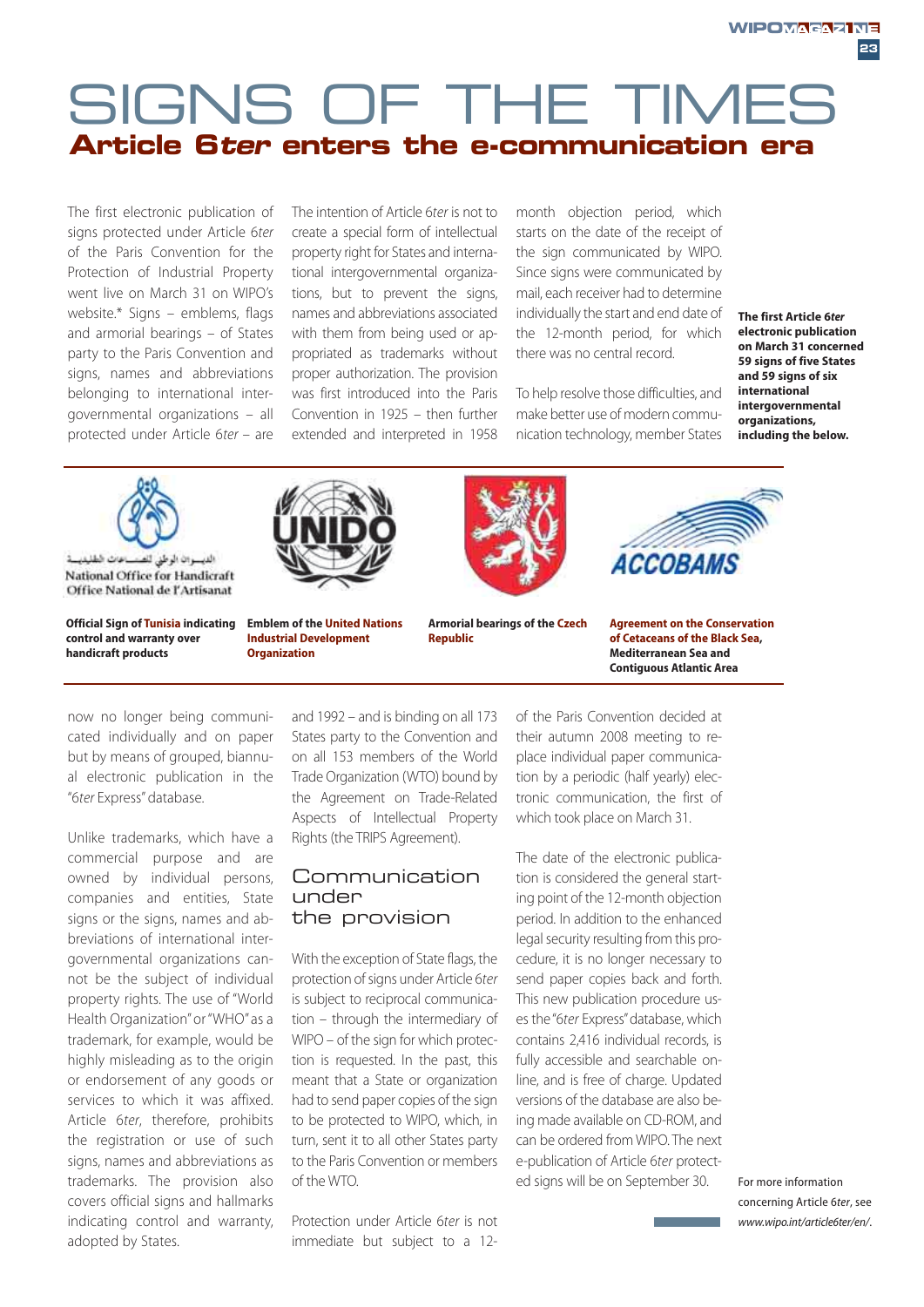

## **SCP to Intensify Work on Several Patent-Related Issues**

The Standing Committee on the Law of Patents (SCP) agreed on March 27, at the close of its week-long meeting, on a range of work items that will continue to clarify and focus attention on key substantive issues relating to patent law and practice.

The Committee reaffirmed that the non-exhaustive list of issues identified at its June 2008 meeting would remain open for further elaboration and discussion at its next session, scheduled for November 9 to 13. It also decided to include two further issues in the list, namely "patents and the environment, with a particular attention to climate change and alternative sources of energy" and "patent quality management systems."

SCP members agreed that the four preliminary studies on standards and patents, exclusions from patentable subject matter and exceptions and limitations to the rights, the client-attorney privilege and dissemination of patent information which had been the subject of the discussions, would remain open for further comments at its next meeting. In summarizing the work of the Committee, the Chair said that the SCP agreed to ask the Secretariat to:

- (a) commission external experts to prepare a study on exclusions, exceptions and limitations focused on, but not limited to, issues suggested by members, such as public health, education, research and experimentation and patentability of life forms, including from a public policy, socio-economic developmental perspective bearing in mind the level of economic development;
- (b) prepare a concept paper on technical solutions to improve greater access to, and dissemination of, patent information;
- (c) expand the preliminary study on the client-attorney privilege to reflect the current state of play, taking into account the perspective of various stakeholders and using external experts, if necessary; and
- (d) establish preliminary studies on "Transfer of Technology" and "Opposition Systems."

It was also agreed that the Secretariat would present the studies to member States at the beginning of the SCP's November session.

A number of member States stressed the importance of encouraging broad engagement in the work of the Committee and requested availability of all studies in the six official UN languages – Arabic, Chinese, English, French, Russian, and Spanish. At present, SCP documents are prepared in English, French and Spanish. Delegates further expressed their support for a Conference (see the announcement on the inside front cover of this issue) to be held on July 13 and 14 as suggested by the SCP at its June 2008 session.

Delegations from 103 countries, 10 international organizations and 28 non-governmental organizations participated in the Committee which was chaired by Mr. Maximiliano Santa Cruz from Chile.

**Contract Contract Contract**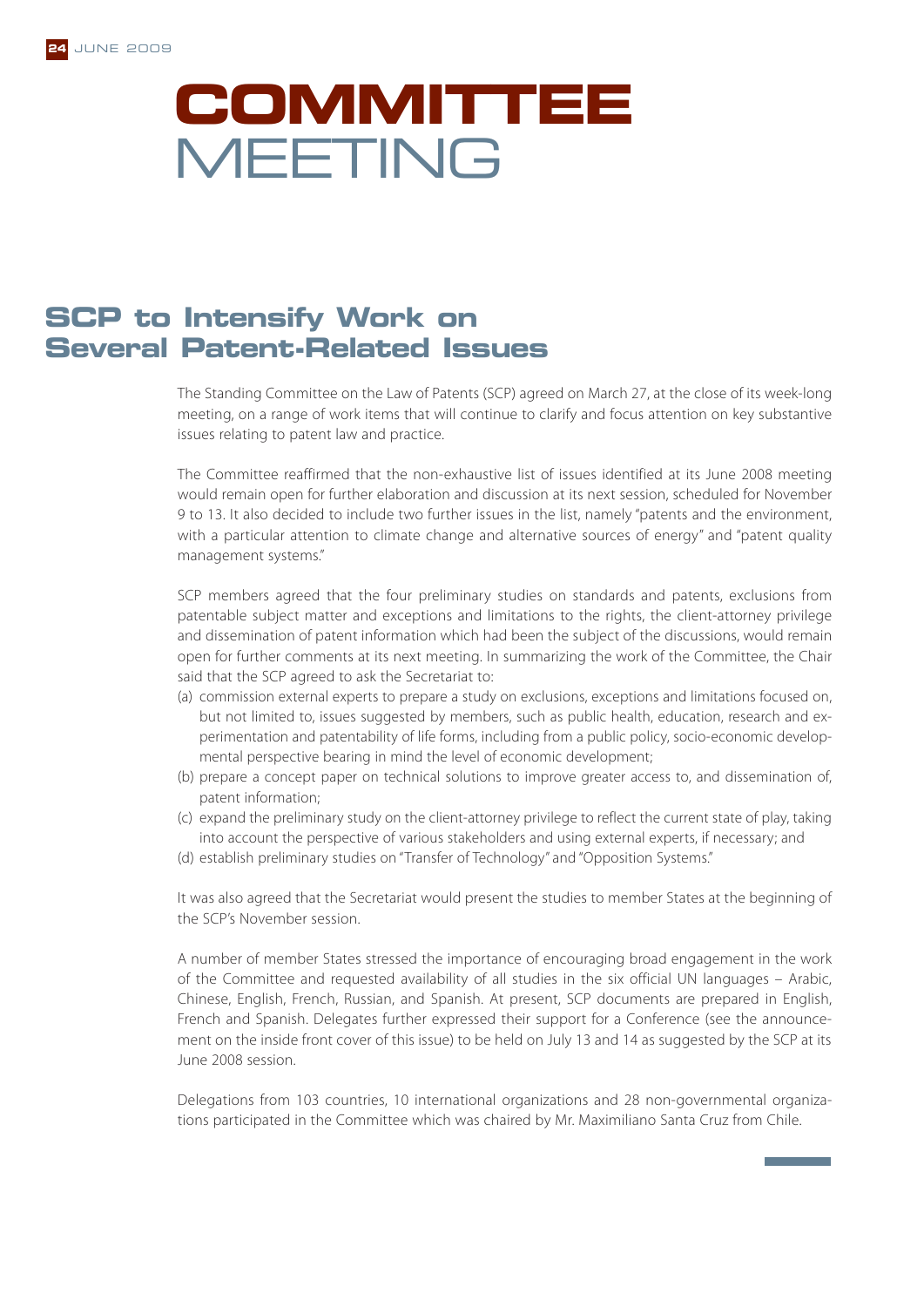## BOOK REVIEW **Intangible Cultural Heritage and Intellectual Property** – Communities, Cultural Diversity and Sustainable Development

Intangible cultural heritage (ICH) consists of all practices, expressions, knowledge and skills that communities and individuals recognize as part of their cultural heritage. Oral traditions, dance, music, rituals and festive events, knowledge concerning nature, and craftsmanship, among others, are all manifestations of ICH. In 2003, UNESCO adopted the Convention for the Safeguarding of the Intangible Cultural Heritage, whose purposes are to safeguard ICH, but also to ensure its respect, to raise awareness about its importance, and to provide for international cooperation and assistance.

Professor Toshiyuki Kono, Faculty of Law, Kyushu University, Japan, participated as an expert in the drafting of the Convention. In the course of his work, Professor Kono sensed that cooperation between WIPO and UNESCO on ICH issues could be strengthened and that mutual understanding needed reinforced. To help remedy that situation, Kyushu University co-organized an international conference in India in 2007 on the interface between ICH and intellectual property (IP) under the Convention. The conference provided a forum for professionals in the field of protection of cultural traditions.

The book, meticulously edited by Professor Kono, is a compilation of extended conference papers, which together compose a major work on the interface between the legal protection and safe-

guarding of ICH. Several chapters address the work of WIPO and, in particular, the WIPO Intergovernmental Committee on Intellectual Property and Genetic Resources, Traditional Knowledge and Folklore (IGC)

The book gathers the views of scholars and practitioners with diverse expertise (lawyers, anthropologists, policy makers, academics, ethnomusicologists, archivists, and others), and national backgrounds (e.g., India, Brazil, Australia and Canada). It offers a broad overview of the issues crucial to the survival of ICH, a mainspring of cultural diversity and a source of sustainable development.

The book covers four main themes and opens with an outline of unanswered questions surrounding the ICH Convention that are then developed in subsequent chapters.

Part two provides an analysis of ICH inventories as a means of safeguarding ICH, and lays out the controversies and limits arising from the establishment of inventories. Wend B. Wendland, of WIPO's Global IP Issues Division, explores the IP dimension and takes a look at IP options when documenting, recording and digitizing ICH. In part three, the book delves into the important issue of community ownership of ICH. The authors explain the issues of control over cultural traditions and the recognition of communities and their ICH. In



**Toshiyuki Kono (ed.) January, 2009 ISBN 978-90-5095-758-8 xvi + 416 pp. Price: €75.00**

part four, the authors examine the notion of prior informed consent (PIC), designed to empower the bearers of cultural traditions. Perhaps the book's most interesting feature is that it addresses, in part five, the benefits and potential negative consequences of ICH safeguarding efforts and regulatory regimes.

This thorough approach to the topic of ICH will be of great value to anyone whose activities touch upon the legal protection or safeguarding of ICH. Despite the variety in contributions, the book reflects the authors' hope that ICH will not only be safeguarded in archives and museums but also in its living form. With insightful analyses and well-researched examples, Professor Kono's book serves as a helpful tool for those involved in the management of ICH and its relationship with IP, policy, law and practice.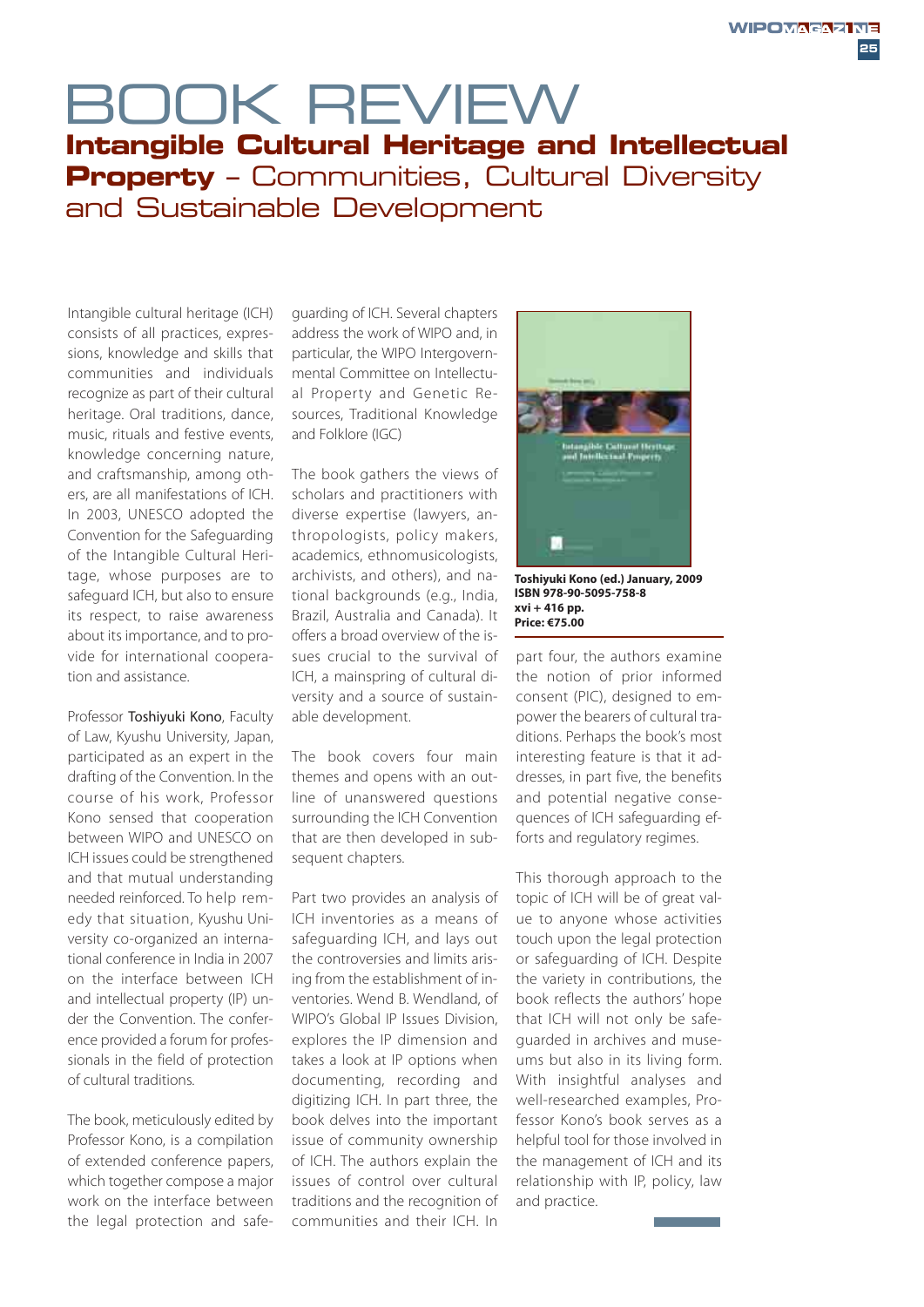# **LETTERS** AND COMMENT

### Raising IP Awareness in the Philippines



Not as simple as selling a bar of soap was how we described raising IP awareness in the Philippines in 2007 for the WIPO Magazine (see issue 5/2007 "No Short Cuts – Raising Awareness of IP in the Philippines"). Well, it still is not as simple as selling a bar of soap, but we're making headway.

From Atty Adrian S Cristobal Jr, Director General, IP Philippines

In 2008, IP Philippines Communications Team made certain breakthroughs in public outreach that has set an irreversible momentum for 2009 and the years to come. Strategic actions to improve public outreach included public relations (PR), advertising, exhibition areas, seminars, workshops and conferences, the Customer Service Area, active promotions via trade fairs and partnerships. Today, while advertising is still used sparingly, PR is enhancing IP Philippines' public outreach. With materials tailored to fit various target media, news about IP Philippines has covered the gamut of print, broadcast and web.

With such wide PR coverage, IP Philippines expects to expand its audience reach and clientele. A dynamic Communications Plan has also allowed IP Philippines to be more proactive in addressing the issues and developments that fall under its purview. In the first quarter of 2009, IP Philippines organized several media events to create a buzz around priority areas identified by

the agency. IP Philippines's PR has also started reaching out via blogs and other emerging online communication venues, mostly to enhance the agency's reputation as the leader in the IP arena.

IP Philippines extended its IP outreach nationwide in 2008, conducting 50 Basic Orientation Seminars around the country. The exhibit spaces at the IP Philippines corporate office (Alab Art Space and Innovation Area) housed seven exhibits, ranging from editorial cartoons to furniture made of renewable waste material as well as inventions from young minds.

All these efforts have contributed to a 32 percent increase in patent filings and 5 percent increase in trademark applications. More important, however, is the enthusiasm among artists, inventors, academicians, entrepreneurs and public officials for IP.

Marketing IP will never be easy. With a continually diversifying and discriminating audience, products have been categorized and re-categorized time and again. IP Philippines continues to break down its messages, to identify specific targets and zoom in on their needs and requirements. Communication is, and will always be, an integral component in building a stronger IP regime.

## Copyright in the Courts: Moral Right in Architecture (Part II)



WIPO Magazine issue 1/2008 reported on a ruling handed down by a Spanish court regarding the moral right of an architect to the integrity of his work. At appeal, the Bilbao Provincial Court partially overruled the decision of the Judge of first instance.

As will be recalled, Santiago Calatrava was commissioned by the Town Hall of Bilbao to build a bridge over the Bilbao river. A few years later, a footbridge was added to that bridge, allowing direct access to a residential area designed by another prestigious architect, Mr. Arata Isozaki. The addition of the footbridge, which was also of a completely different architectural style, made it necessary to break part of the balustrade on Mr. Calatrava's bridge. The Court of First Instance considered that there were reasons of public interest justifying the changes to the bridge, consisting in allowing direct access for citizens to the residential area designed by Mr. Isozaki. In the Judge's opinion, this public interest should prevail over Mr. Calatrava's moral right to integrity of his work. Mr. Calatrava lodged an appeal.

From Professor Juan José Marín López, Gómez-Acebo & Pombo, Madrid, Spain

The Provincial Court of Bilbao decided in his favor on March 10, stating that the moral right for integrity in his architectural work had been infringed. The Provincial Court confirmed the opinion of the Judge of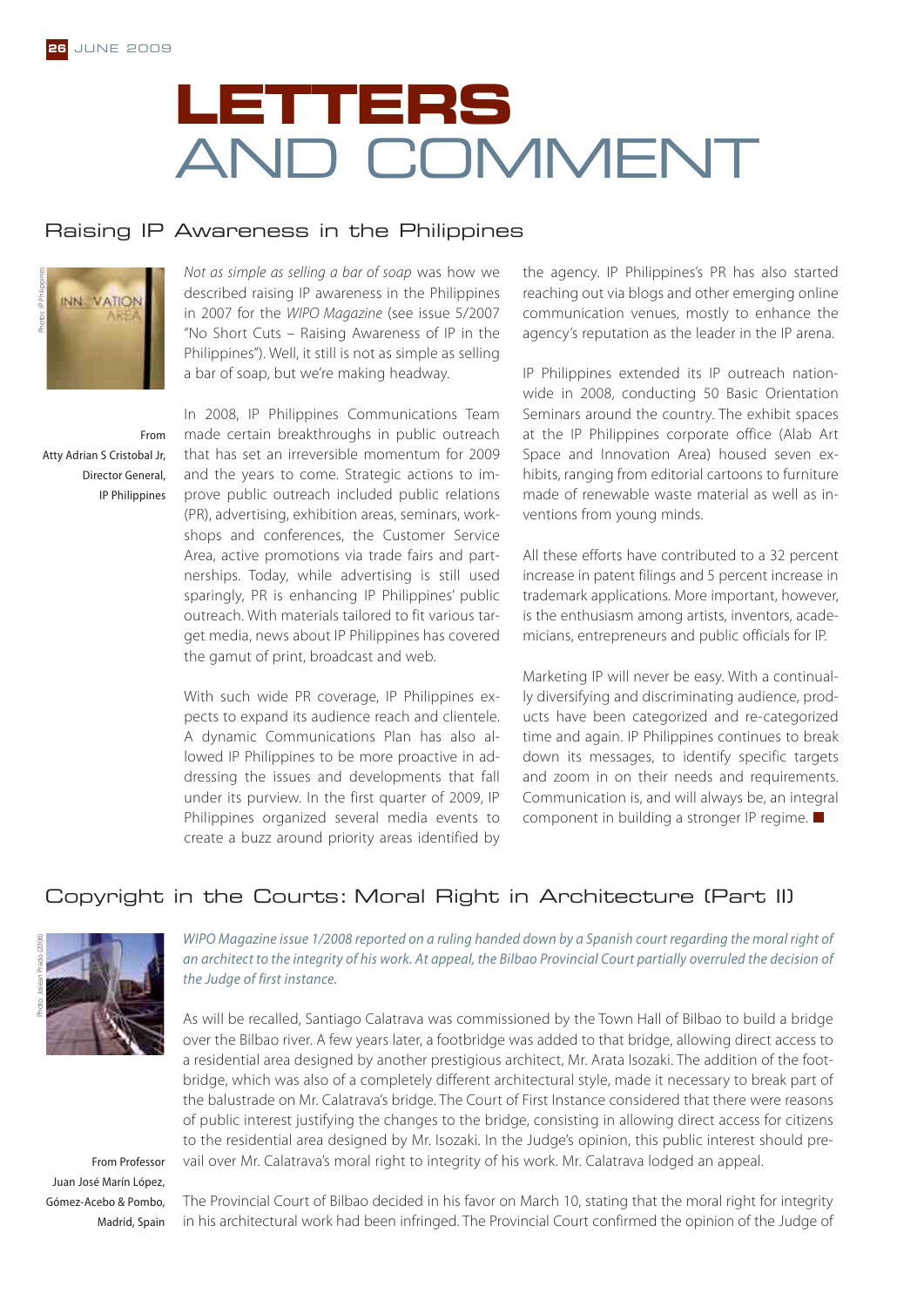the Court of First Instance whereby the bridge is an original work protected by copyright. It also considered that the changes made to the bridge constituted an infringement of the moral right of integrity. But contrary to the opinion expressed by the Judge of the Court of First Instance, the Provincial Court considered that there are no reasons of public interest which should prevail over the moral right. The Provincial court reasoned as follows:

Mr. Calatrava's bridge, on its own, already served the public interest by providing a means to cross the river at a place where it was not previously possible. After crossing the bridge, pedestrian had to go down one flight of stairs and up another to reach the residential area. The footbridge added to Mr. Calatrava's bridge fulfilled a function of simple comfort, as it allowed a direct connection with the residential area, without the need to go up or down stairs. The Court considers that, in these circumstances, the footbridge does not represent a public interest that prevails over and above the author's moral right. Simple comfort is not then, at least in this case, a public interest prevailing over the moral right.

Furthermore, the fact that in the Bilbao urban plan had a provision for direct access to the residential area did not justify the infringement. The Town Hall recruited a prestigious architect, such as Mr. Calatrava, not in order to plan the complete work provided for in the urban plan, but only to design and construct a bridge over the river. Some time later, once the bridge was complete, it decided to add the footbridge in order to connect the bridge to the residential area. According to the Court, the Town Hall could have made good on the provision made in the urban plan, by facilitating direct access to the residential area, in a manner that did not harm Mr. Calatrava's moral right. However, as it did not do so, it infringed the copyright.

The court ordered the defendants (two construction firms and the Town Hall of Bilbao) to pay the architect €30,000 in compensation and to publish the details of the ruling in two widely distributed newspapers.

## Google AdWords Challenged

We write to bring the WIPO Magazine's attention to the Google™ AdWords system which is being challenged in the European Court system. Google AdWords allow anyone to purchase keywords and to advertise their product when a Google search is performed for the word in question. A significant amount of cases on various grounds have been brought before the courts against Google AdWords.

When the cases concerned trademark infringement, the French Courts took into account the unauthorized reproduction and use of trademarks in the computer tool proposed to advertisers and ruled in some of the cases that trademark infringement was embedded in the computer screen display of the plain-

tiff's marks for identical and similar products. But difficulties arose in some of the proceedings: technically Google was not itself using or reproducing third parties' trademarks.

This brought the French High Court, the Austrian High Court and the Dutch Supreme Court to question the Court of Justice of the European Communities (CJEC) on whether unauthorized trademark use was the proper basis for action. The CJEC's will respond in the coming months.

The cases filed for misleading advertising pertain to the "Commercial links" which appear in the right side column of a page as a result of a Google search. In certain of these cases, the French Court decided that the "Commercial link"

misled consumers into believing that there was a relationships between the trademark owner and the advertisers, thus they expected to find authentic products when they clicked on the links.

The French Court considered it unfair competition to purchase key words which only served the purpose of attracting consumers away from the authentic trademark owner's website to that of a competitor. The Courts also found Google liable under civil law for not having elaborated a system to ensure that keywords did not infringe on a third party's IP rights.

Trademark infringement will remain as grounds for cases against Google AdWords users until the CJEC's decision comes through.

From Franck Soutoul and Jean-Philippe Bresson, INLEX IP Expertise, and reporters for IP TALK, France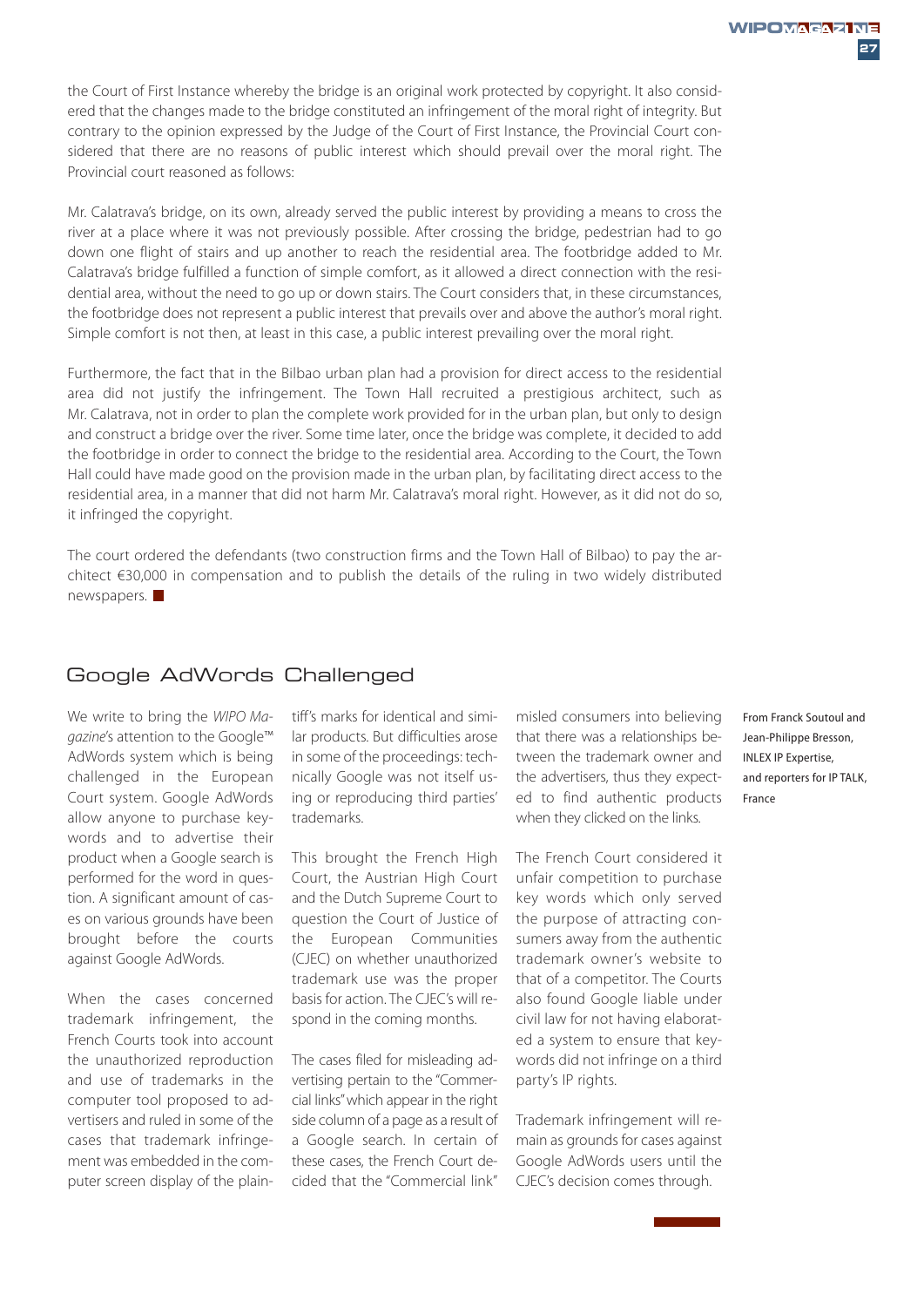## **Calendar of Meetings**

#### **MAY 13 GENEVA**

#### *Seminar on the Hague System of International Registration of Industrial Designs (in English and French)*

This Seminar is aimed at increasing awareness and practical knowledge of the Hague system of international registration of industrial designs among industry and private practitioners who use, or will use, the system. **Invitations:** Registration is open to all interested parties subject to the payment of a registration fee. The competent authorities of the States members of the Hague Union will be exempt from the payment of the fee.

#### **MAY 14 AND 15 GENEVA**

#### *Seminar on the Madrid System of International Registration of Marks (English session)*

This Seminar is aimed at increasing awareness and practical knowledge of the Madrid system of international registration of marks among industry and private practitioners who use, or will use, the system. **Invitations:** Registration is open to all interested parties subject to the payment of a registration fee. The competent authorities of the States members of the Madrid Union will be exempt from the payment of the fee.

#### **MAY 25 GENEVA**

#### *Information Meeting on the Protection of Broadcasting Organizations*

This meeting will consist of presentations from international experts on the current conditions of the broadcasting environment with special reference to developing countries and least developed countries. *Invitations:* All States members of WIPO and/or the Berne Union, other States, the European Community; and as Permanent Observer and ad hoc observer organizations, certain organizations.

#### **MAY 25 TO 29 GENEVA**

#### *Standing Committee on Copyright and Related Rights, Eighteenth*  $\Box$ *Session*

The Committee will examine questions of limitations and exceptions regarding education, libraries and disabled persons, particularly visuallyimpaired persons. It will continue discussions on the protection of audiovisual performances, broadcasting organizations and future work. *Invitations:* As members, the States members of WIPO and/or the Berne Union, and the European Community; and as Permanent Observer and ad hoc observer organizations, certain organizations.

#### **MAY 28 AND 29 GENEVA**

#### *WIPO Workshop for Mediators in Intellectual Property Disputes*

The Workshop is an intensive two-day training course in the techniques of mediation, based on lectures and simulated mediation exercises in the intellectual property field.

**Invitations:** Participation is open against payment of a fee. This event is designed for lawyers, business executives, patent and trademark attorneys and others wishing to familiarize themselves with the mediation process.

#### **JUNE 10 TO 12 GENEVA**

#### *Interregional Intermediate Seminar on Industrial Property*

The WIPO Academy will organize its annual seminar directed towards government officials from IP offices in cooperation with twelve partner institutions.

*Invitations:* Government officials from IP offices and relevant Ministries.

#### **JUNE 15 AND 16 GENEVA**

#### *WIPO Coordination Committee*

The Committee will meet in extraordinary session to consider staffing matters, including a proposal to approve the nomination of candidates for appointment to the posts of Deputy Directors General and Assistant Directors General of WIPO.

**Invitations:** States members of the WIPO Coordination Committee and, as observers, States members of WIPO not members of that Committee.

#### **JUNE 17 TO 19 GENEVA** *Program and Budget Committee*

The session of the Committee is convened as required by the mechanism for the preparation and follow-up of Program and Budget and will, in particular, consider the Draft Proposed 2010/11 Program and Budget in parallel with the Medium-Term Strategic Plan 2010-15, as well as other matters agreed on at its thirteenth session, held on December 10 and 11, 2008.

**Invitations:** All States members of the WIPO Program and Budget Committee are invited to be represented at this session of the Program and Budget Committee. All other States members of WIPO are invited to be represented at this meeting in an observer capacity.

#### **JUNE 22 TO 26 GENEVA**

#### *Standing Committee on the Law of Trademarks, Industrial Designs and*  $\blacksquare$ *Geographical Indications, Twenty-First Session*

The Committee will continue to work on issues identified at its twentieth session, in particular, on grounds for refusal of trademarks, technical and procedural aspects relating to certification and collective marks, possible areas for convergence on industrial design law and practice and Article 6ter of the Paris Convention.

**Invitations:** As members, the States members of WIPO and/or of the Paris Union and the European Community; as observers, other States; and as Permanent Observer and ad hoc observer organizations, certain organizations.

#### **JUNE 29 TO JULY 3 GENEVA**

#### *Intergovernmental Committee on Intellectual Property and Genetic Resources, Traditional Knowledge and Folklore, Fourteenth Session*

The Committee will continue its work on the current mandate from the WIPO General Assembly, including work on the protection of traditional cultural expressions/expressions of folklore, traditional knowledge and genetic resources and related issues, and will consider options for outcomes of its current mandate and its future work, including possible recommendations for a future mandate for consideration by the WIPO General Assembly, and any other proposal by its Members.

**Invitations:** As members, the States members of WIPO and/or of the Paris and Berne Unions, and the European Community; as observers, other States; and as Permanent Observer and ad hoc observer organizations, certain organizations.

#### **JULY 6 TO 17 GENEVA**

#### *WIPO Summer School on IP*

The WIPO Academy will organize the WIPO Summer School directed towards senior students and young professionals.

**Invitations:** Graduate students, post-graduate students, and young professionals from any discipline.

#### **JULY 13 AND 14 GENEVA**

#### *Conference on Intellectual Property and Public Policy Issues*

The conference will address issues relating to the interface of intellectual property with other areas of public policy, in particular, health, the environment, climate change, food security and disability. **Invitations:** The Conference will be open to the public.

#### **SEPTEMBER 17 AND 18 GENEVA** *Global Symposium of IP Authorities*

The Symposium will discuss issues relating to the modernization and administration of IP Offices (Patent and Trademark Offices), brainstorm the vision for the future on the global IP infrastructure including common tools and databases for facilitating international collaboration, study the value of IP statistics for managing IP Office operation, and exchange experiences on different financial models of IP Offices.

**Invitations:** The Symposium will be open to the public.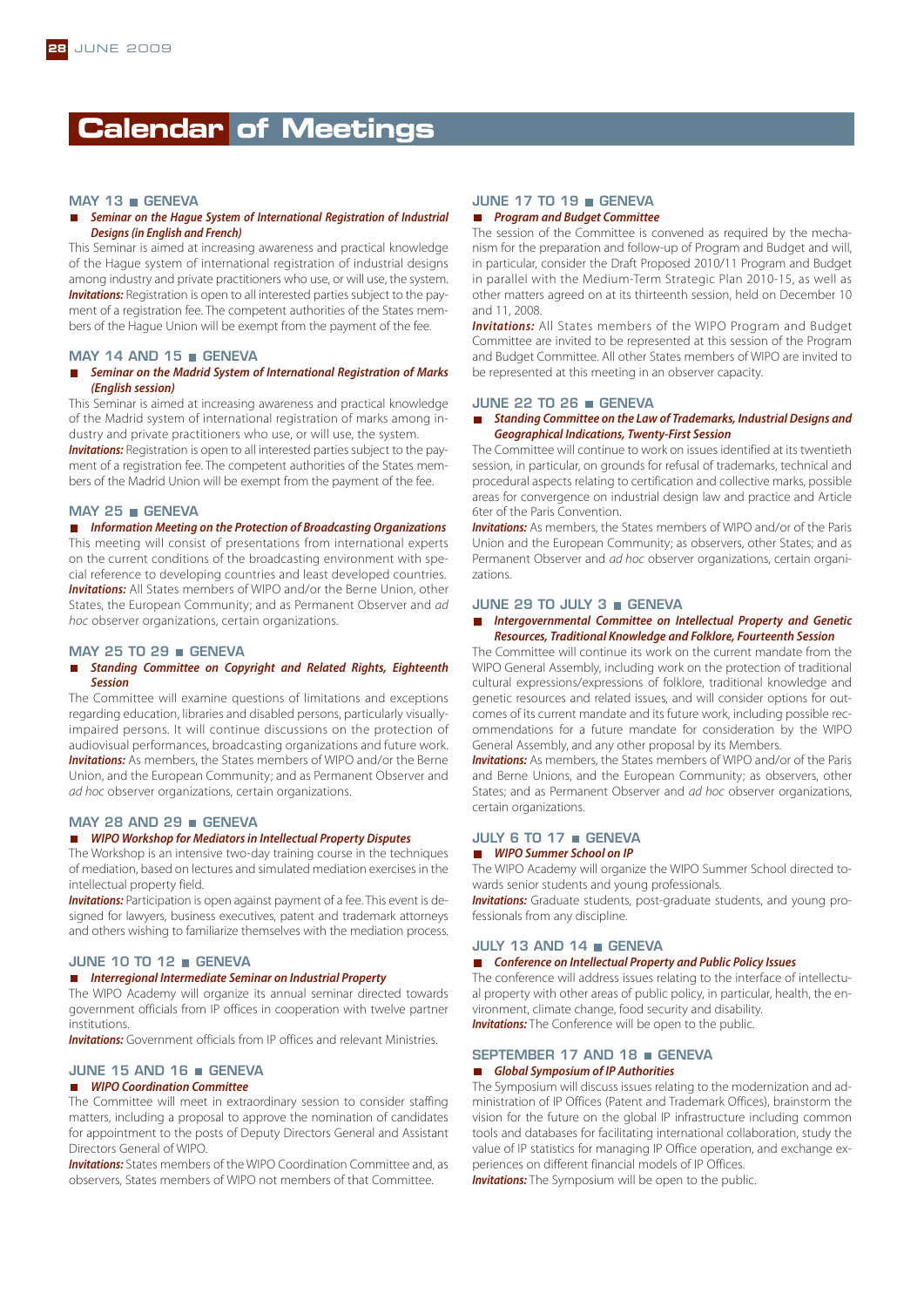## **Call for Papers Invitation to Submit Content to The WIPO Journal: Analysis and Debate of Intellectual Property Issues**

#### Editorial Board Members

Pravin Anand, Professor Guillermo Cabanellas, Professor David Llewelyn, Professor Keith Maskus, Professor Jan Rosen, Professor Joseph Straus, John A. Tessensohn, Brian Wafawarowa

The WIPO Journal is a new quarterly review being launched in November 2009, by Sweet & Maxwell, in association with WIPO. Published in English, it is intended to be an interdisciplinary, international journal focusing on global IP issues across the 184 WIPO member states.

#### Who Can Submit?

We welcome contributions from a broad range of professions, including lawyers, policy makers, patent and trade mark attorneys, academics, scientists and economists.

#### What Is Up for Discussion?

Debates on international matters from across the IP spectrum covering legal, technical, economic and policy issues. We are particularly interested in submissions covering current 'hot' topics or controversial issues of the day. Submissions will be reviewed independently of WIPO to present an unbiased view on the global issues.

#### Be a Part of the First Issue

If you would like to submit an original article or other piece please read the following.

#### Scope – submissions can take the following form:

#### Articles – approx. 7,000-10,000 words

Authors should focus on IP issues and explain in a practical way (as far as possible) the matters being discussed. Comparisons across jurisdictions are encouraged.

#### Comments – approx. 3,000 words

Authors should focus on a specific topic, an individual case, Bill, Act, section of Act etc explaining why the topic is of particular concern or interest.

#### Opinions – approx. 1,500 words

Authors can use opinions to express their personal views on IP matters, they should be 'punchy' and written in the style of an Editorial.

#### **NOTE:** The deadline for the first issue is August 31. Articles submitted must not have been previously published.

#### Presentation

Please send submissions in MS Word format as e-mail attachments to the publishers, Sweet & Maxwell, at: thewipojournal@thomsonreuters.com. Please provide your name, profession, e-mail address and a brief summary of the content of your submission in the body of the e-mail. Please also categorize, where possible, the area your submission seeks to cover e.g. legal, technical, economic, policy or other issue.

#### Review Process

Prior to publication all submissions received will undergo a review process to be carried out by the Editorial Board. Some amendment may be required to ensure the piece is entirely suitable for publication in the journal.

**SWEET & MAXWELL** 







**WORLD INTELLECTUAL** PROPERTY **ORGANIZATION**